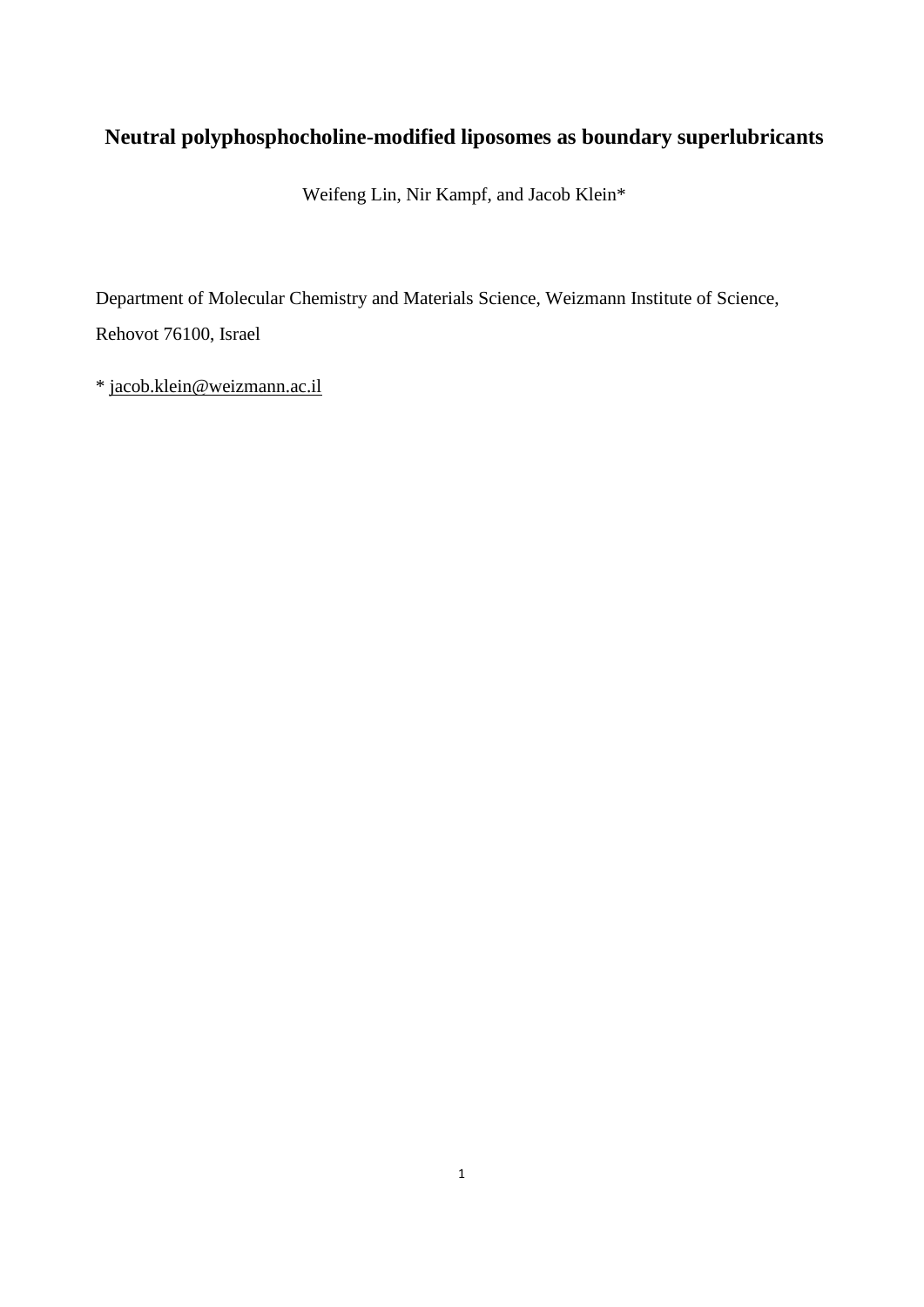## **Abstract**

Boundary lubrication is associated with two sliding molecularly thin lubricated film-coated surfaces, where the energy dissipation occurs at the slip-plane between lubricated films. The hydration lubrication paradigm, which accounts for ultralow friction in aqueous media, has been extended to various systems, with phosphatidylcholine (PC) lipids recognized as extremely efficient lubrication elements due to their high hydration level. In this work, we extend a previous study (Lin et al., Langmuir 35 (2019) 6048-6054), where a charged lipid- poly(2 methacryloyloxyethyl phosphorylcholine) (PMPC) conjugate was prepared, to the very different case of a neutral lipid-PMPC) conjugate. This neutral molecule stabilizes the liposomes by attaching highly water-soluble PMPC to the surface of liposomes with its lipid moieties incorporated in the lipid bilayers. Such neutral polyphosphocholinated liposomes provide a surface lubricity which is well within the superlubrication regime ( $\mu \approx 10^{-3}$  or even lower). In contrast, negatively charged lipid/polyphosphocholine conjugates modified liposomes were unable to adsorb on negatively-charged (mica) surfaces. Our method provides stable liposomes that can adsorb on negatively charged surfaces and provide superlubricity.

## **Keywords:**

Hydration lubrication; Polyphosphocholine; Surface forces; Lipids; Liposomes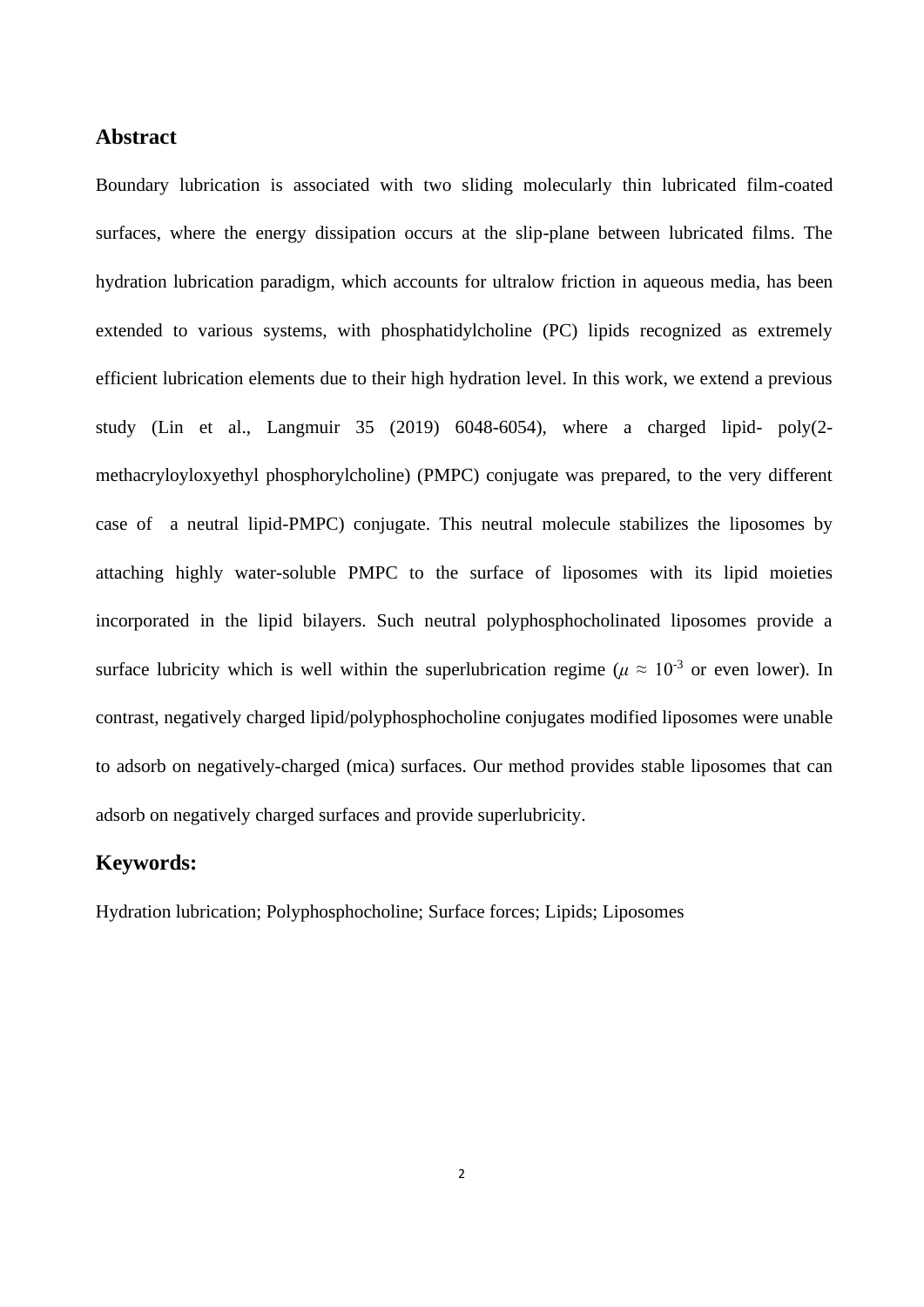## **1. Introduction**

Phosphatidylcholine (PC) lipids, consisting of one hydrophilic group and two hydrophobic tails, present as a major component of biological membranes.[1] As surface-active compounds with highly-hydrated headgroups, PC lipids play essential roles in various interfacial biological activities.[2-4] They are ubiquitous in the synovial fluid and on the most superficial layer of articular cartilage, [5, 6] contributing to the ultralow friction (friction coefficient of  $\mu$  = friction force/normal load  $\approx 10^{-3}$ , up to physiologically high pressures[7]).[8] The low friction provided by the PC lipids has been extensively examined using nanotribology measurements (such as surface force balance, SFB, and friction force microscopy),[9-12] as well as macroscopic tribometry measurements.[13-18] The origin of such low friction is due to the hydration lubrication mechanism.[19, 20] The highly-hydrated phosphocholine headgroups can sustain large pressures without the hydration water being squeezed out; at the same time, the hydration shell can exchange rapidly with free water molecules to ensure a fluid response during sliding.[21] This combination leads to extreme reduction of frictional energy dissipation (in other words, ultralow shear stresses) while surfaces slide past each other under high normal stresses.

Phosphocholine-exposing vesicles (liposomes) provide an effective method of providing superior lubricity to interfaces, and have been proposed to relieve pathologies (such as osteoarthritis or dry eye syndrome) associated with lubricating failure.[8] As potential drug carriers, liposomes are able to load simultaneously hydrophilic drugs into the aqueous lumen and hydrophobic drugs into the lipid bilayer membranes.[22] However, such liposomes without stabilizer have the tendency to aggregate (or fuse) over time. Therefore, these liposomes must be stabilized for keeping their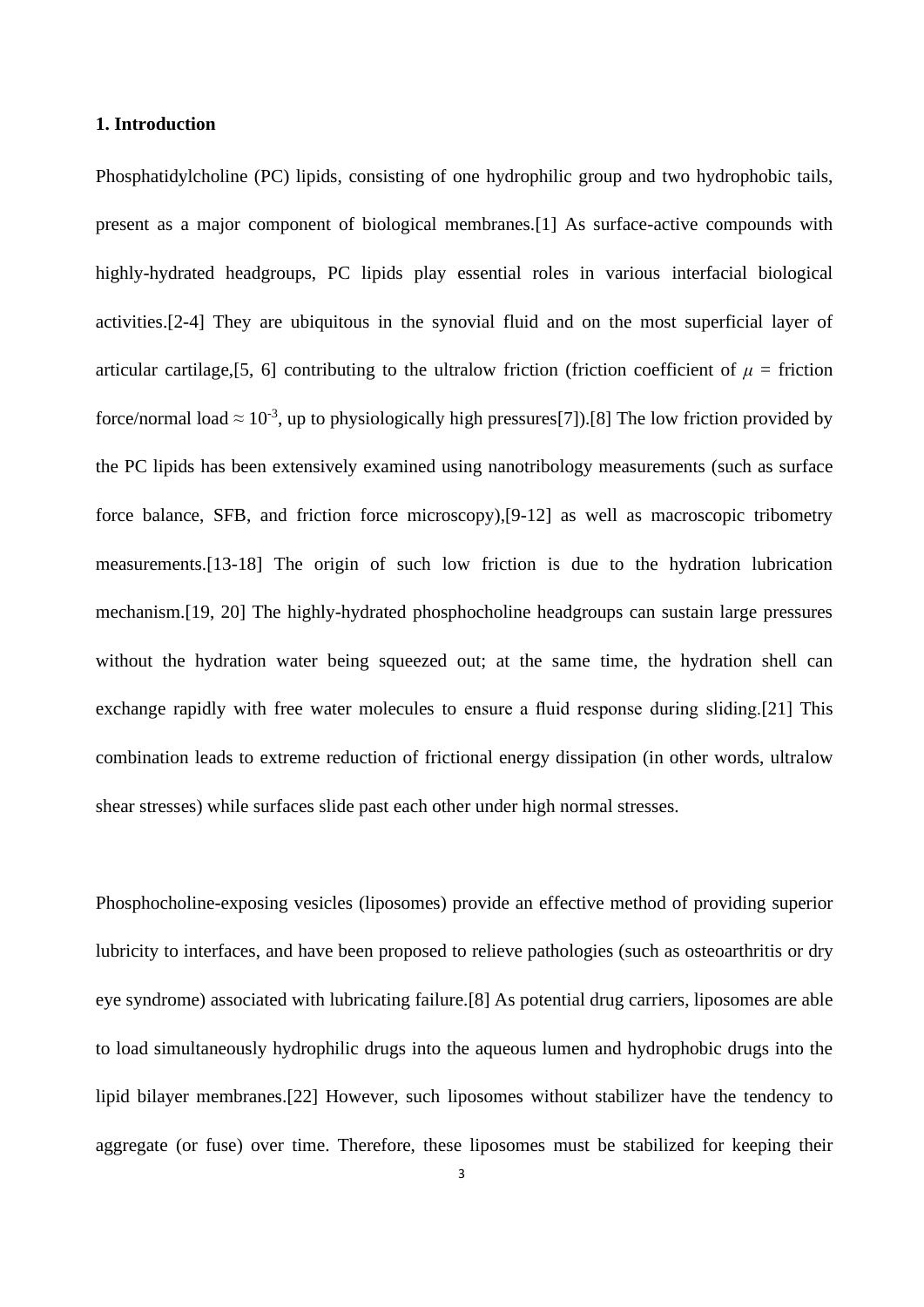integrity (for example during storage or delivery) and preventing such aggregation.[23, 24] To overcome the above deficiency, sterically stable liposomes were made, containing natural or synthetic polymer-modified lipid derivatives on the liposomes' surface.[25, 26] The types of polymers include: polyethylene glycol (PEG),[27] polyzwitterions,[28, 29] poly[N-(2 hydroxypropyl) methacrylamide] (PHPMA),[30] poly(2-oxazoline),[31] poly(N-vinyl-2 pyrrolidone) (PVP),[32] hyaluronic acid (HA),[33] among which PEGylation is the most widely used.[34, 35] However, water molecules form relatively weak hydrogen bonding with PEG moieties,[36] which may impair the efficient lubricating properties provided by PC vesicles. Zwitterionic polymers are a class of polymers having equal cationic and anionic groups along their polymer chains, with much stronger hydration due to their ionic solvation nature compared with PEG.[37, 38] Zwitterionic poly[2-(methacryloyloxy)ethyl phosphorylcholine] (PMPC) is distinguished among the zwitterionic materials,[39-42] being a methacrylate with a highlyhydrated phospholipid polar group in the side chain, essentially a phosphocholine-like monomer structure resembling the headgroup structure of naturally-occurring PC lipids. In our previous study,[43] PMPC-functionalized (PMPCylated) liposomes were prepared, which were stable against aggregation in aqueous media. Furthermore, the PMPCylated liposomes adsorbed onto mica surfaces (at physiological salt concentrations or low pH, which screens or neutralizes their negative charge), forming boundary layers providing excellent lubricity under physiological ionic conditions. The friction coefficient of such a system is equivalent to the non-functionalized PC liposomes with an order of magnitude lower friction coefficient than for PEGylated liposomes. It was also found that such PMPCylated liposomes intra-articularly (IA) injected into mice joints showed a significant increase in retention half-life compared with PEGylated liposomes.[44]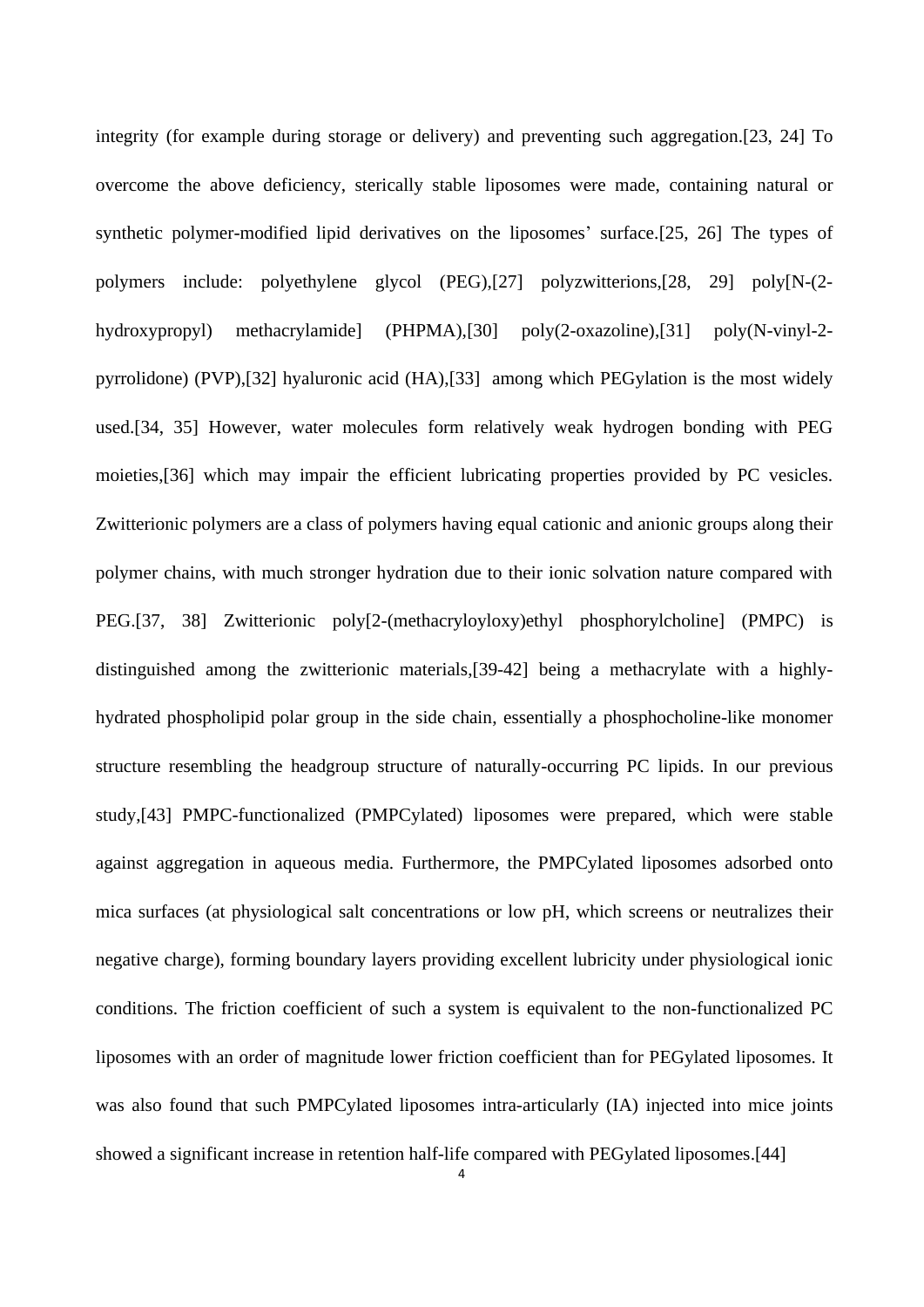In order to reduce friction between surfaces, the liposomes must adsorb on the substrate to form boundary layers. Non-functionalized PC liposomes adsorb on negatively charged surfaces via dipole-charge interactions between the phosphocholine zwitterions and the negative surface charges. Liposomes stabilized by the lipid-PMPC conjugate (distearoylphosphatidylethanolamine-PMPC, DSPE-PMPC) even at a rare concentrations as low as 1.5%, have a net negative charge and can adsorb on negatively charged surfaces (such as a mica surface), only by charge screening under 0.15 M salt solution.[43] Molecularly-smooth mica surfaces are chosen in this study, which are clearly different to articular cartilage (although both are negatively charged), but they allow good control over surface roughness in order to provide molecular insight into the mechanisms of boundary friction which occurs at the slip plane and is largely independent of the substrate. On the other hand, lots of studies related to boundary lubricants don't pay attention to the stability of the lubricants.[11-13] The current study aims to overcome this limitation and make up the overlook, stabilized liposomes with zero-charge was prepared by incorporating a newly synthesized distearoylglycerol-PMPC (DSG-PMPC) neutral lipid-PMPC conjugate into the PC-liposomes. We investigate the stability of DSG-PMPC-modified liposomes by dynamic light scattering (DLS), and the adsorption of these liposomes in pure water on mica by atomic force microscopy (AFM). After ensuring the adsorption of the neutral stabilized liposomes onto the mica, we examine their lubrication ability by measuring the normal and shear forces using a surface force balance (SFB) technique.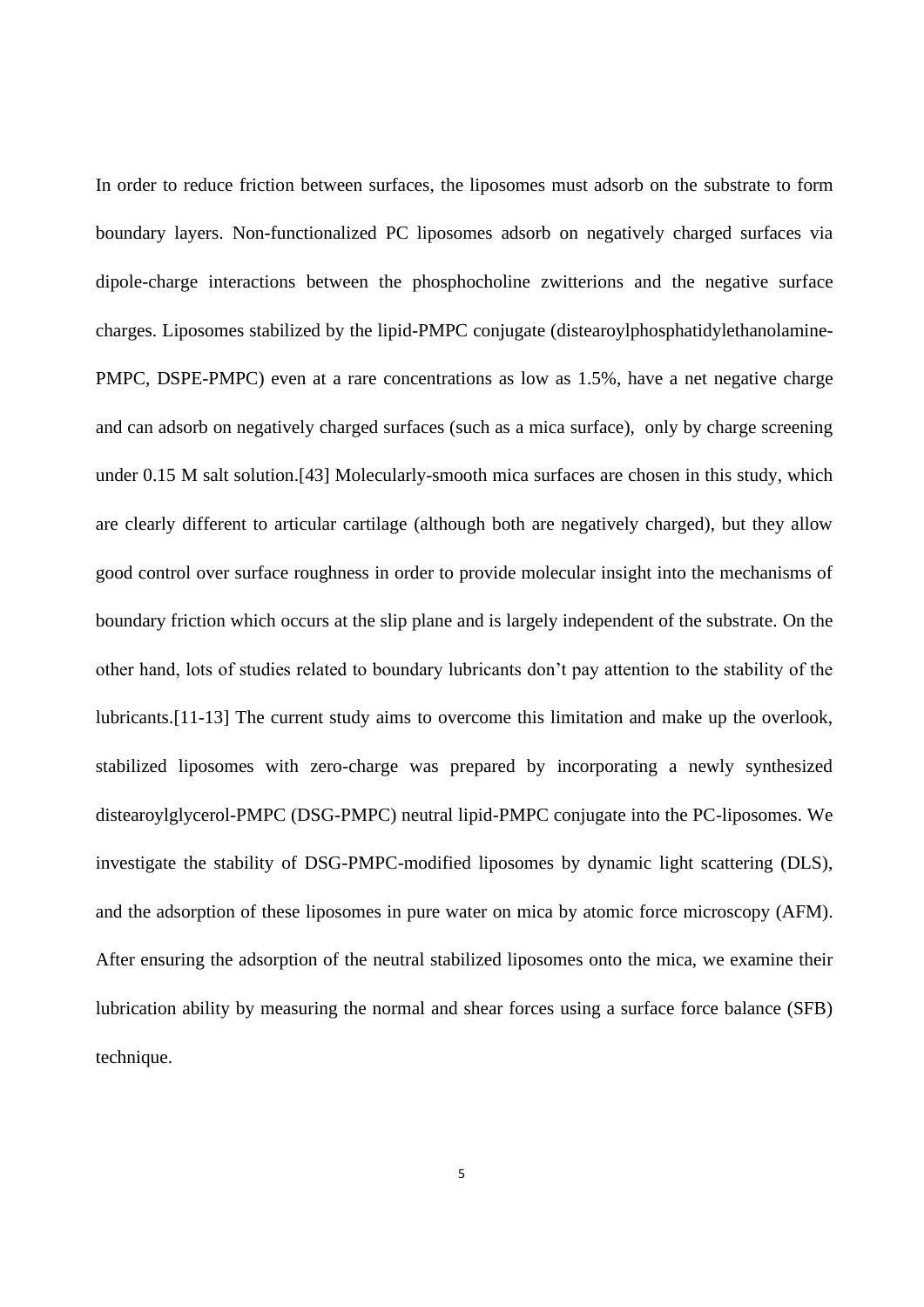#### **2. Experimental**

#### **2.1 Materials**

1,2-distearoyl-sn-glycerol (DSG, ≥98%) was purchased from Bachem (Bubendorf, Switzerland). Hydrogenated soy phosphatidylcholine (HSPC, >99%) was purchased from Lipoid (Ludwigshafen, Germany). α-bromoisobutyryl bromide (BIBB, 98%), triethylamine (≥99.5%), copper(I) bromide (CuBr, 99.999% trace metals basis), *N*,*N*′,*N*′,*N*″,*N*″-pentamethyldiethylenetriamine (PMDETA, 99%), dichloromethane (anhydrous, ≥99.8%), chloroform (anhydrous, ≥99%), ethyl ether (anhydrous), and silver beads (99.9999%) were purchased from Sigma-Aldrich (Israel). Hydrochloric acid (37%), hydrogen peroxide (H<sub>2</sub>O<sub>2</sub>, 30%), and sulfuric acid (H<sub>2</sub>SO<sub>4</sub>, 95-98%) were purchased from Bio-Lab (Jerusalem, Israel). Nitric acid  $(HNO<sub>3</sub>, 65%)$  was purchased from Merck KGaA (Darmstadt, Germany). Ethanol (99.5%, HPLC grade) was purchased from J.T Baker (Poland, USA). Ruby muscovite mica (high grade) was purchased from S&J Trading (New York, USA). 2-(methacryloyloxy)ethyl phosphorylcholine (MPC) was obtained from Vertellus Biomaterials (Basingstoke, U.K.). Water was highly purified by a Barnstead Nanopure Diamond water system and had a resistivity of 18.2 M $\Omega$  cm at 25 °C with a total organic content less than 1 ppb. Ethanol was filtered through a polyethersulfone membrane (0.45 μm) from a pressure rinser (Pall Corporation, USA). Prior to any experiment, the glassware was cleaned in piranha solution  $(2.1 \text{ mixture of H}_2\text{SO}_4 \text{ and } 30\% \text{ H}_2\text{O}_2)$ , washed with excess of purified water, and sonicated in purified water and ethanol for 10 min, respectively. Stainless steel tools were passivated in 30% aqueous HNO<sub>3</sub> (60  $^{\circ}$ C) for 0.5 hour, followed by sonication in purified water and ethanol for 10 min, respectively.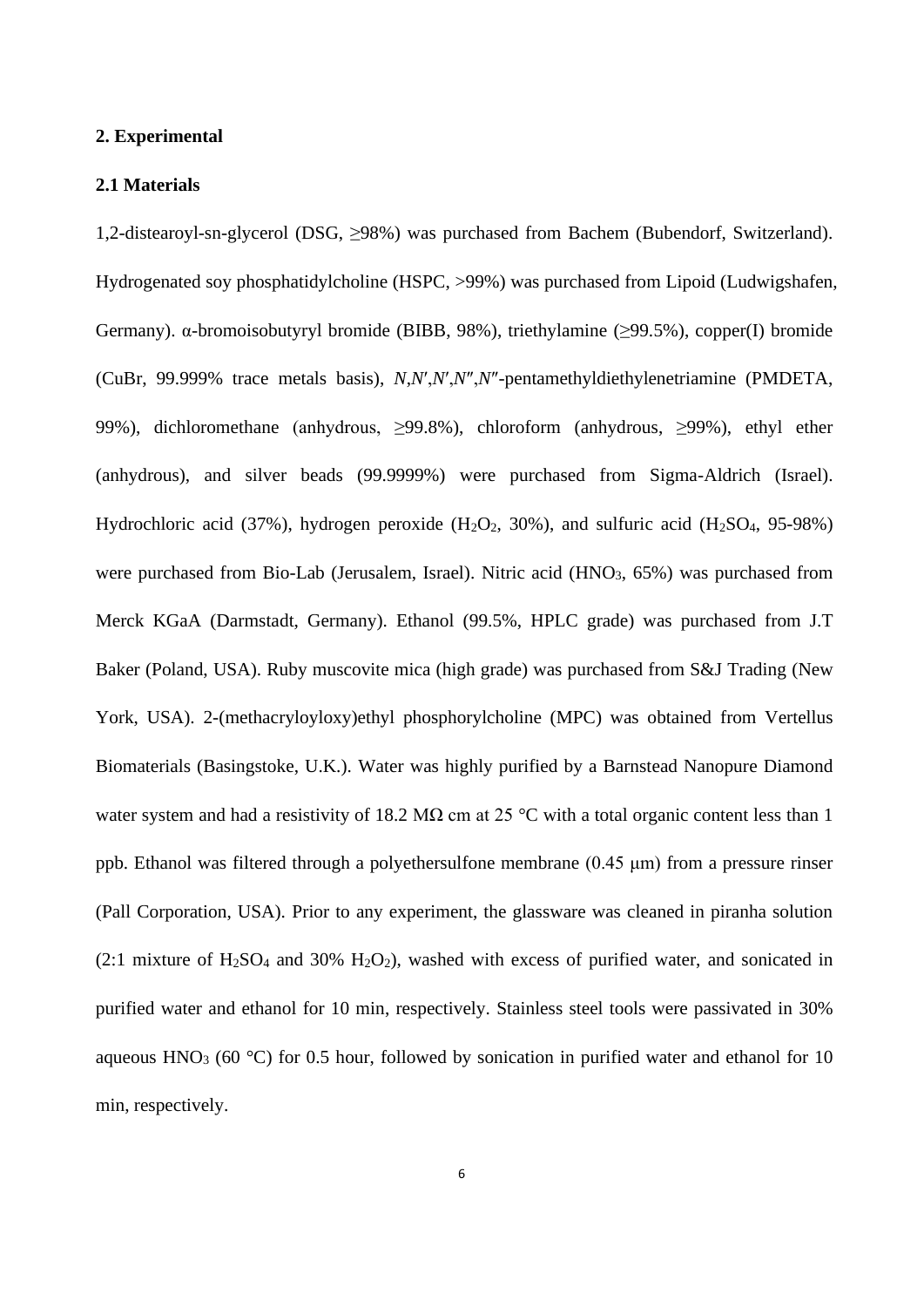#### **2.2 Synthesis of DSG-PMPC**

Neutral lipid-PMPC conjugate (DSG-PMPC) was synthesized by atom transfer radical polymerization (ATRP)[45, 46] using DSG-Br as the initiator (as shown in Scheme 1).

Synthesis of DSG-Br initiator: triethylamine (0.5 mL, 3.92 mmol) and DSG (1.53 g, 1.95 mmol) were added to 100 mL of anhydrous chloroform, and the mixture was stirred at 40 °C for 0.5 hour. When BIBB (0.192 mL, 1.95 mmol) was added dropwise to a mixture of these two compounds, the mixture became clear and was stirred overnight. The solution was then washed with purified water and 1 M hydrochloric acid solution three times, respectively. A white powder was obtained after solvent removal by rotary evaporation (yield: 95%). <sup>1</sup>H NMR (300 MHz, CDCl<sub>3</sub>):  $\delta$  = 5.34 (– OCH(CH<sub>2</sub>O)<sub>2</sub>-);  $\delta$  = 4.32 (-OCH(CH<sub>2</sub>O)<sub>2</sub>-);  $\delta$  = 2.34 (-COCH<sub>2</sub>CH<sub>2</sub>-);  $\delta$  = 1.86 (-COC(Br)(CH<sub>3</sub>)<sub>2</sub>);  $\delta$  = 1.63 (–COCH<sub>2</sub>CH<sub>2</sub>–);  $\delta$  = 1.27 (–(CH<sub>2</sub>)<sub>14</sub>–);  $\delta$  = 0.89 (–CH<sub>2</sub>CH<sub>3</sub>).

Synthesis of DSG-PMPC by atom-transfer radical polymerization (ATRP): DSG-Br (141 mg, 0.15 mmol), MPC (800 mg, 2.7 mmol), and CuBr (21 mg, 0.15 mmol) were dissolved in solvent mixtures (5 mL dichloromethane and 5 mL ethanol). The mixture was kept under  $N_2$  flow for 30 minutes to eliminate the presence of oxygen. PMDETA (60 µl, 0.3 mmol) was then quickly injected. The mixture was stirred for 12 hours at room temperature. Precipitate was collected by adding the mixture to excess ethyl ether. The precipitate was dissolved in ethanol and dialyzed against purified water for 2 days (CelluSep membrane, MWCO 1000). The lipid-polymer conjugate DSG-PMPC powder was obtained after lyophilization (yield: 67%). <sup>1</sup>H NMR (300 MHz, CDCl<sub>3</sub>/CD<sub>3</sub>OD 1:1):  $\delta = 0.32 - 0.77$  (CH<sub>3</sub>–CR–CH<sub>2</sub>–),  $\delta = 0.77 - 1.05$  (–(CH<sub>2</sub>)<sub>14</sub>–CH<sub>3</sub>),  $\delta =$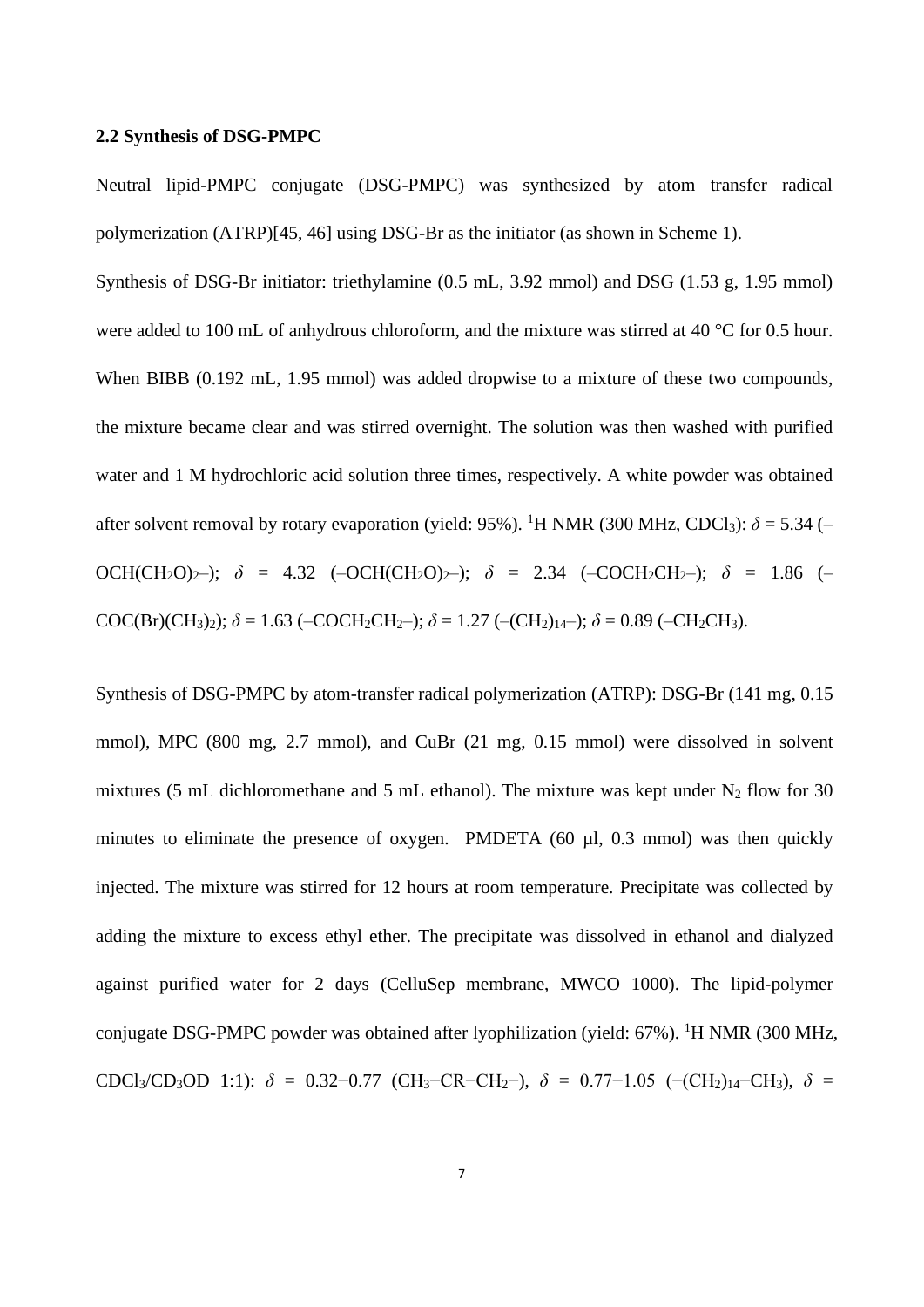1.15−1.85 (−CH<sub>2</sub>−CR−CH<sub>3</sub>),  $\delta$  = 2.972 (−N<sup>+</sup>(CH<sub>3</sub>)<sub>3</sub>),  $\delta$  = 3.37 (−CH<sub>2</sub>−N<sup>+</sup>(CH<sub>3</sub>)<sub>3</sub>),  $\delta$  = 3.69 (−CH2−PO<sup>4</sup> -−), *δ* = 3.84 (−CO−CH2−), *δ* = 3.94 (−PO<sup>4</sup> -−CH2−).



**Scheme 1**. (a) Chemical structure of HSPC lipid; (b) Synthesis procedure of the ATRP initiator DSG-Br and neutral lipid-polymer conjugate DSG-PMPC.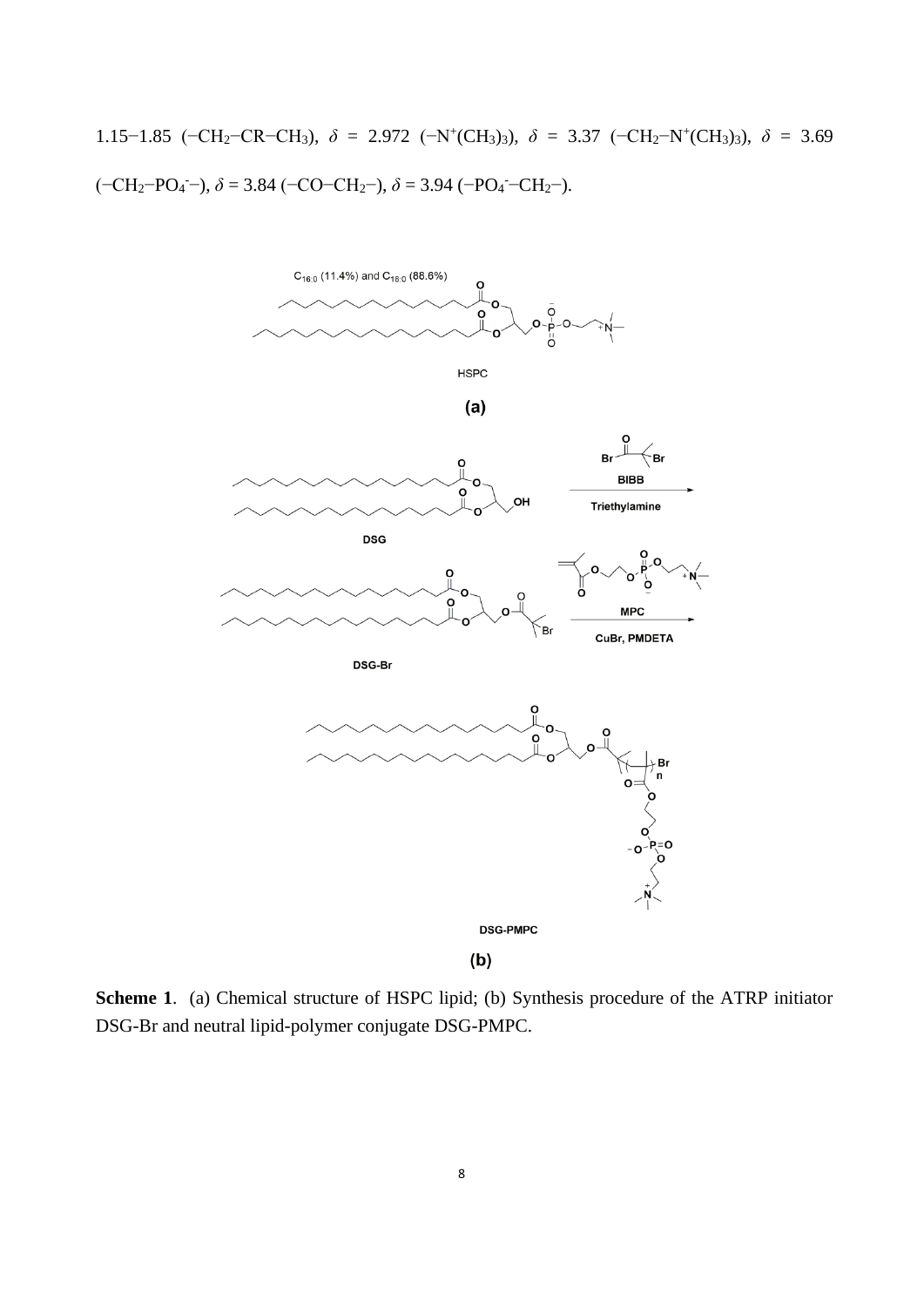## **2.3 Liposome Preparation**

Small unilamellar vesicles (SUVs) with mixed lipid composition were made by a thin-Film hydration followed by extrusion method.[43, 47] Pure HSPC (118 mg) powder or HSPC (115 mg)/DSG-PMPC (11 mg) mixture was dissolved in methanol (1 mL) and chloroform (1 mL). The organic solvent was evaporated by blowing a stream of dry nitrogen gas followed by vacuum desiccation overnight. The lipid mixture was suspended in pure water and sonicated for 15 mins at 70 °C (15 °C above the transition temperature) followed by 5 mins vortex to yield multilamellar vesicles (MLVs). SUVs were obtained (∼70 nm in diameter, 15 mM) by downsizing the MLVs with stepwise extrusion (Northern Lipids, Burnaby, Canada) through polycarbonate membranes having pore sizes with 400 nm (5 cycles), 100 nm (8 cycles), and 50 nm (12 cycles).

#### **2.4 Dynamic Light Scattering (DLS)**

Size distribution and zeta potential of the liposomes (1 mM in pure water) were measured on a Malvern Zetasizer Nano ZSP instrument with a red laser (633 nm) and a scattering angle of 173° (performed at 25.0 °C). The hydrodynamic diameter, *D*h, of spherical liposomes was calculated from the Stokes–Einstein equation  $D_h = k_B T/3\pi\eta D_0$ , where  $D_0$  is the measured diffusion coefficients,  $k_B$  is the Boltzmann constant (1.38064852 × 10<sup>-23</sup> J/K), *T* is the temperature, and *η* is the viscosity. Zeta potential (*ζ*-potential) was calculated automatically from the electrophoretic mobility ( $v_E$ ) of liposomes based on the Hückel equation  $v_E = 2\pi\varepsilon_0\varepsilon_r\zeta/3\eta$ , where  $\varepsilon_r$  is the dielectric constant,  $\varepsilon_0$  is the electrical permittivity of a vacuum, and  $\eta$  is the viscosity.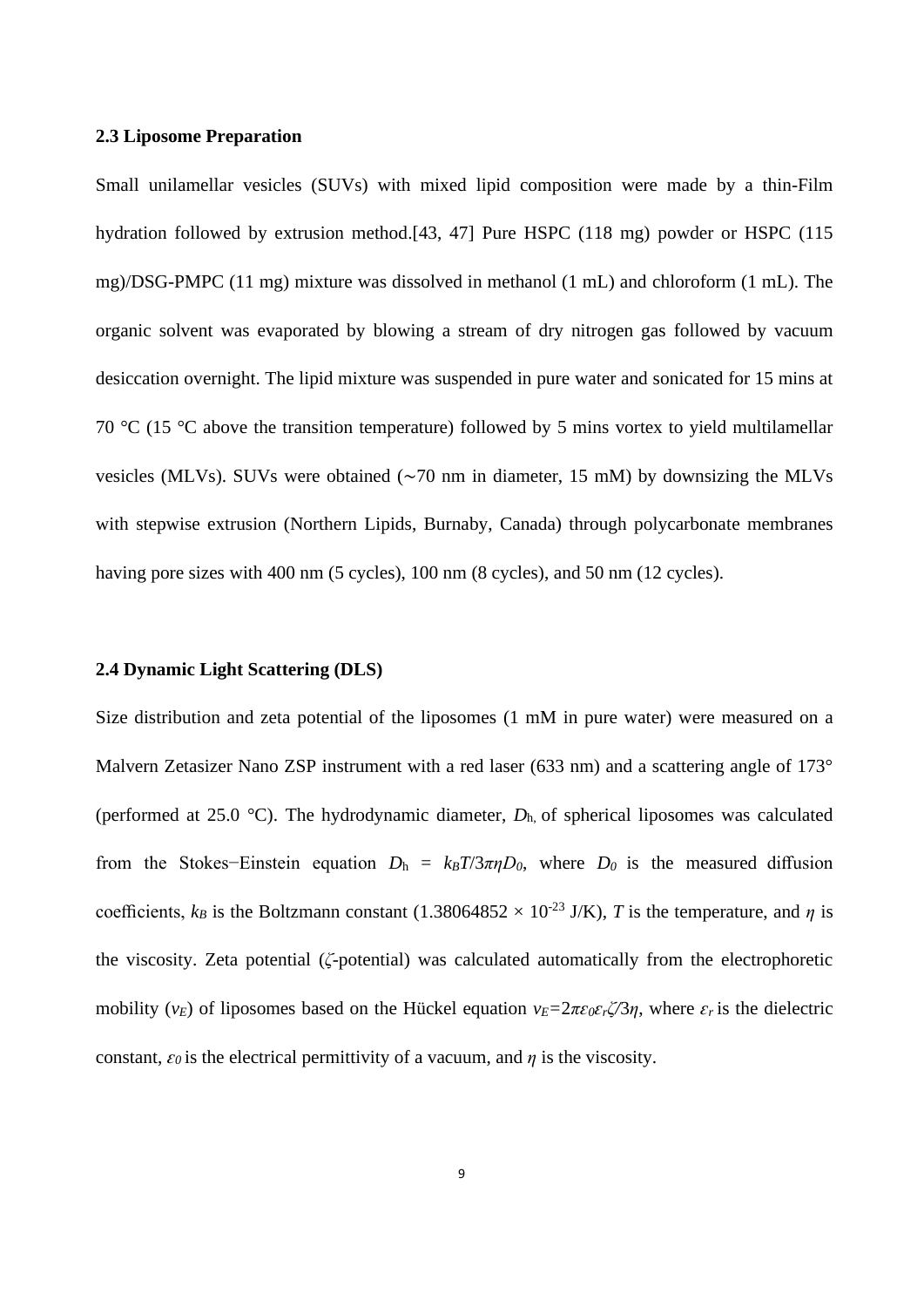#### **2.5 Atomic Force Microscopy (AFM)**

Samples were prepared by adding a 0.3 mM liposome dispersion to a Petri dish (60 mm  $\times$  15 mm) with a freshly cleaved piece of mica (ca.  $4 \text{ cm}^2$ ) glued to the inner bottom surface. After overnight incubation, the excess liposomes were infinitely diluted to avoid passing the air-water interface. An Asylum MFP-3DTM stand-alone AFM (Oxford Instruments, Santa Barbara, USA) was used for surface-imaging of the liposomes on the mica substrates. The surfaces were scanned in noncontact mode under pure water using a silicon probe (SNL-10, Bruker) with V-shaped cantilever having a nominal spring constant of 0.35 N/m. The AFM tip holder was irradiated in a ProCleaner<sup>TM</sup> Plus UV-ozone cleaning (BioForce Nanosciences, Utah, USA) for 20 min prior to use in order to remove molecular levels of contamination.

#### **2.6 Surface Force Balance (SFB)**

An SFB was used to directly measure the normal  $(F_n)$  and shear  $(F_s)$  forces as a function of the absolute surface separation *D,* which is in contrast with scanning probe methods (including colloidal probe AFM) where only relative motions of the surfaces can be measured. The working principles and detailed experimental procedures of SFB technique have been described previously.[48] Briefly, two back-silvered atomically-smooth mica sheets (area of  $\sim$ 1 × 1 cm<sup>2</sup> and thickness of ∼2.5-4.0 μm) were glued onto plano-cylindrical glass lenses (radius of 1 cm) and mounted in a cross-cylinder configuration. The absolute surface separation  $(D, \pm 0.3 \text{ nm})$  was measured from the wavelength of optical interference fringes of equal chromatic order (FECO). The lower surface is mounted onto a horizontal stainless steel leaf spring (spring constant  $K_n =$ 127 N/m) and its bending, Δ*D*, is measured via the interferometry technique to determine the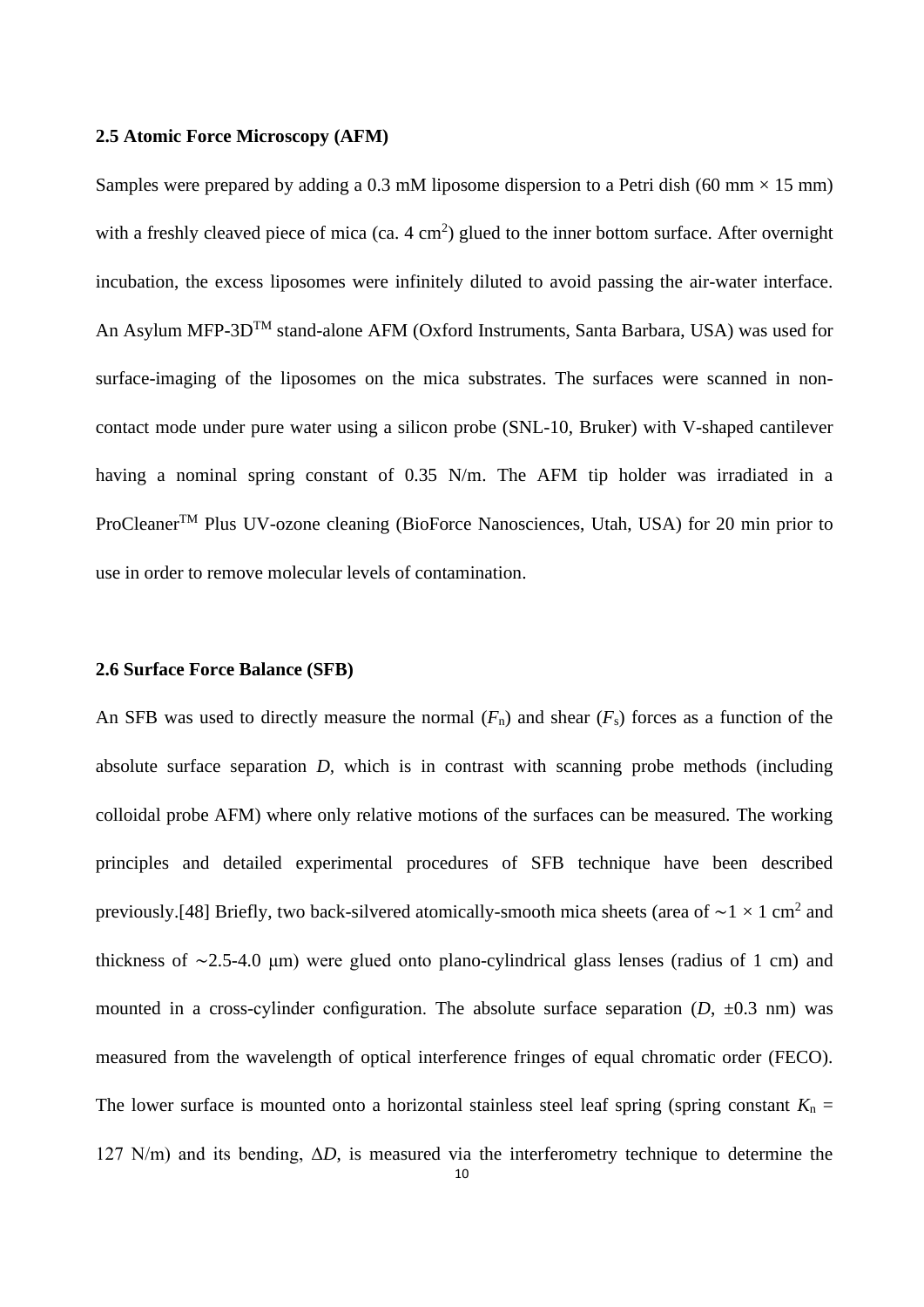normal force  $F_n(D) = K_n \Delta D$ . In the Derjaguin approximation, [49]  $F_n(D)/R$  is plotted to relate the normal force  $F_n$  with the interaction energy per unit area between flat surfaces. The upper surface mount is coupled to a four-sectored piezoelectric tube (PZT), supplied by Ferroperm (Pz29). By applying suitable potentials to opposite sectors, lateral motion  $\Delta x_0(t)$  is obtained with respect to the lower surface. Shear forces between the surfaces  $F_s(D)$  are transmitted to vertical springs ( $K_s =$ 300 N/m), whose bending as a function of time Δ*x*(*t*) is measured, via an air-gap capacitor, and yields the shear forces  $F_s(D, t) = K_s \Delta x(t)$ . The mean pressure (*P*) between two surfaces can be calculated from the contact area (*A*) as  $P = F_n/A = F_n/\pi a^2$ , where *a* is the radius of contact area. At high loads, *a* can be directly measured from the flattened fringe image. At low loads, where unclear fringe flattening is seen, *a* can be evaluated from Hertzian contact mechanics, [50]  $a =$  $(F_n R/K)^{1/3}$  where K is the known effective elastic modulus. Data shown are based on three independent experiments, with a number of contact points in each experiment.

#### **3. Results and discussion**

11 The ATRP initiator (DSG-Br) was obtained through the esterification reaction of the terminal hydroxyl group of the DSG with 2-bromoisobutyryl bromide. The  ${}^{1}H$  NMR spectrum of DSG-Br (Figure 1a) shows a characteristic signal at  $\delta = 1.86$  (–COC(Br)(CH<sub>3</sub>)<sub>2</sub>). DSG-PMPC synthesis was carried out via ATRP using DSG-Br as the initiator (Scheme 1), and the characteristic peaks of the DSG-Br initiator ( $\delta = 0.90$ , –(CH<sub>2</sub>)<sub>14</sub>–) and MPC monomer ( $\delta = 3.37$ , –CH<sub>2</sub>–N<sup>+</sup>(CH<sub>3</sub>)<sub>3</sub>) determined that the degree of polymerization of DSG-PMPC is ca. 14 (molecular weight of PMPC is ca. 4.2 kDa), as shown in Figure 1b. The DSG-PMPC neutral lipid-polymer conjugate, was incorporated into the HSPC-SUVs by its hydrophobic distearoyl part, forming a PMPC-stabilized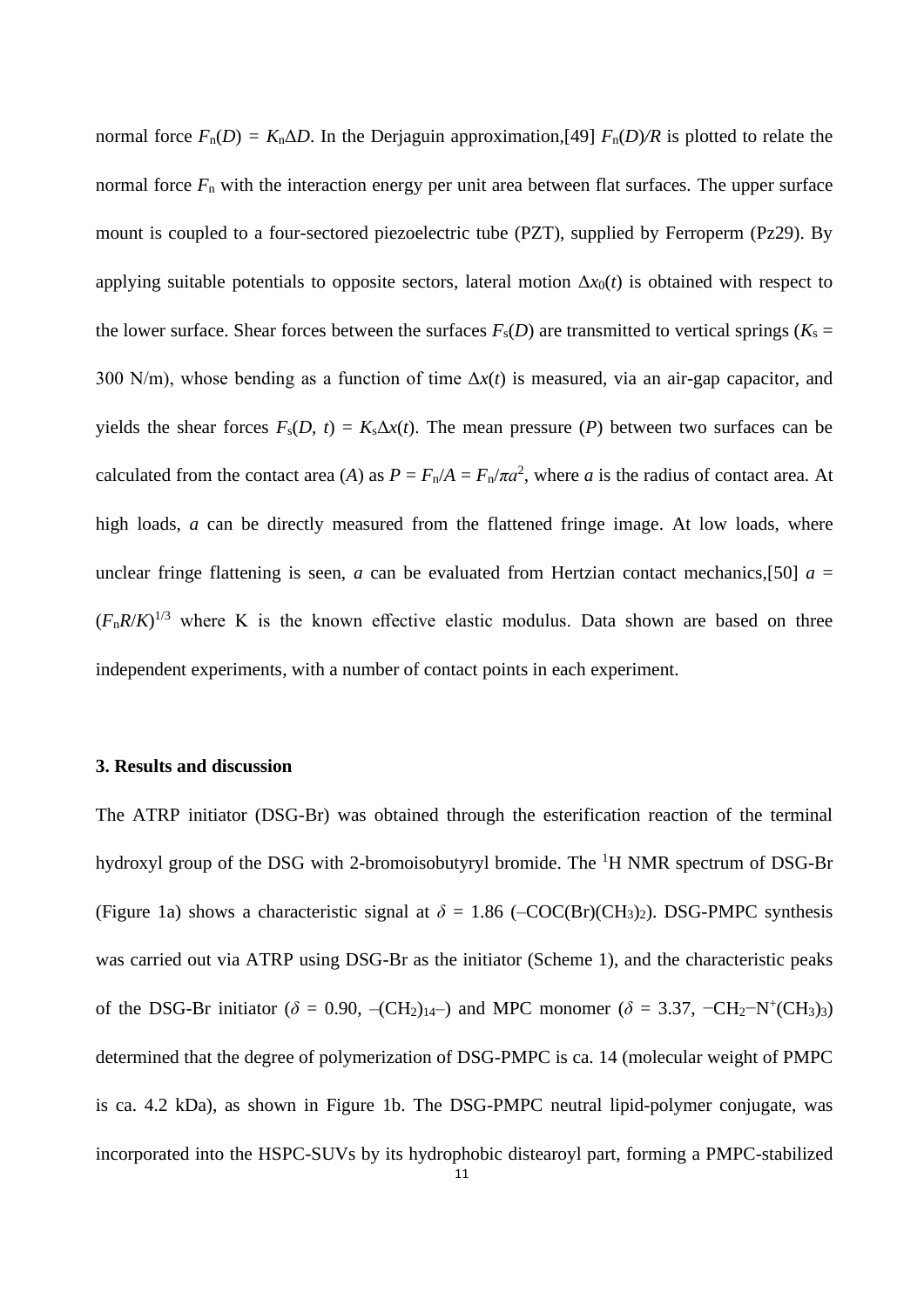liposomes (Figure 2a). HSPC is a mixture of dipalmitoylphosphatidylcholine (DPPC) and distearoylphosphatidylcholine (DSPC) lipids (average fatty acid distribution of  $C_{16:0}$  (11.4%) and  $C_{18:0}$  (88.6%)), and was chosen due to the following reasons). 1) As our study is aimed to be involved in OA treatments, these two lipids are present in the synovial fluid and on cartilage surfaces.[5, 6] 2) Compared with DSPC and DPPC, HSPC is practically preferred because hydrogenating extracted soybean PC (natural lipids) is easier than synthesizing the whole lipids.[51] 3) HSPC has been demonstrated as an excellent boundary lubricant [10] and is an important lipid-based carrier for drug loading and sustained release.[52, 53] The neutral polyphosphocholine-modified SUVs were made by mixing the DSG-PMPC molecules (2%) with the HSPC lipid in pure water followed by film hydration−extrusion to form uniform ca. 70 nm vesicles (see Methods).

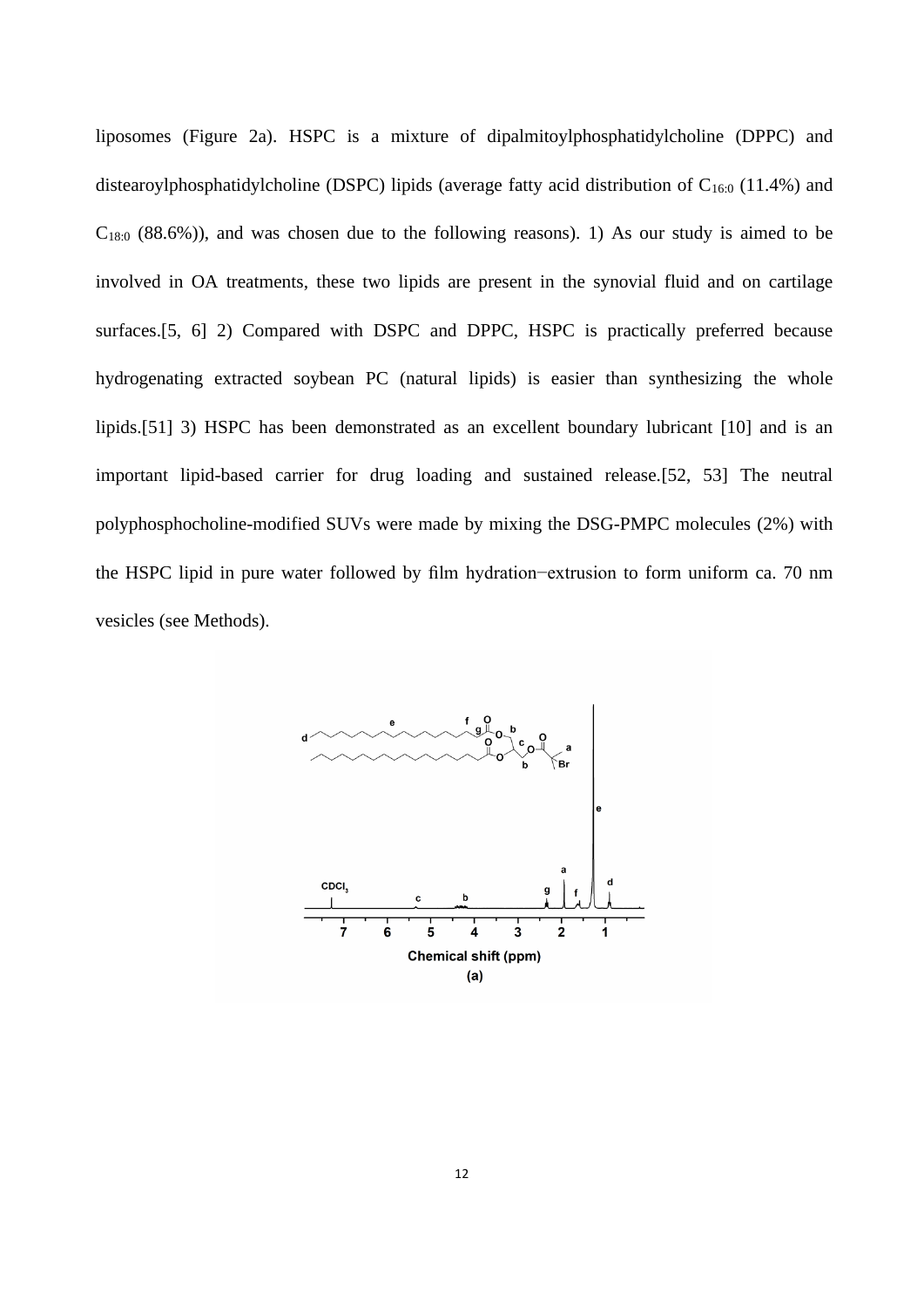

Figure 1. <sup>1</sup>H NMR characterization of (a) ATRP initiator DSG-Br (in CDCl<sub>3</sub>) and (b) neutral lipid-PMPC conjugate DSG-PMPC (CD<sub>3</sub>OD/CDCl<sub>3</sub> =  $1/1$ , v/v).

The stability of the two types of liposomes (HSPC-SUV and HSPC/DSG-PMPC-SUV) was determined by dynamic light scattering (DLS), as shown in Figure 2b. The results clearly show the aggregation process within 7 days of the HSPC-SUVs with an increasing average size from ca. *D*<sup>h</sup>  $= 70$  nm (monodispersed with PDI < 0.1) to two peaks with a second peak at  $D_h = 500$ -600 nm (PDI > 0.3). In contrast, HSPC/DSG-PMPC-SUVs remain stable (unchanged in size or PDI) for at least 1 month. It is worth to mention that the ester linkage on the DSG-PMPC conjugate could be less hydrolytically stable than the amide linkage on the DSPE-PMPC conjugate. However, in practice such stability was maintained at least for one month (measured by DLS). In our further work, the effect of linkage (ester or amide) on the long-term stability of the liposomes would be discussed. Zeta (ζ) potential measurements on stable liposomes showed a neutral potential (-0.1  $\pm$ 0.4 mV) in pure water, while  $\zeta$  (HSPC-SUV) = 1.2  $\pm$  0.9 mV and  $\zeta$  (HSPC/DSPE-PMPC-SUV = - $25.2 \pm 3.2$  mV). These results support the fact that the stability of HSPC/DSG-PMPC-SUV is due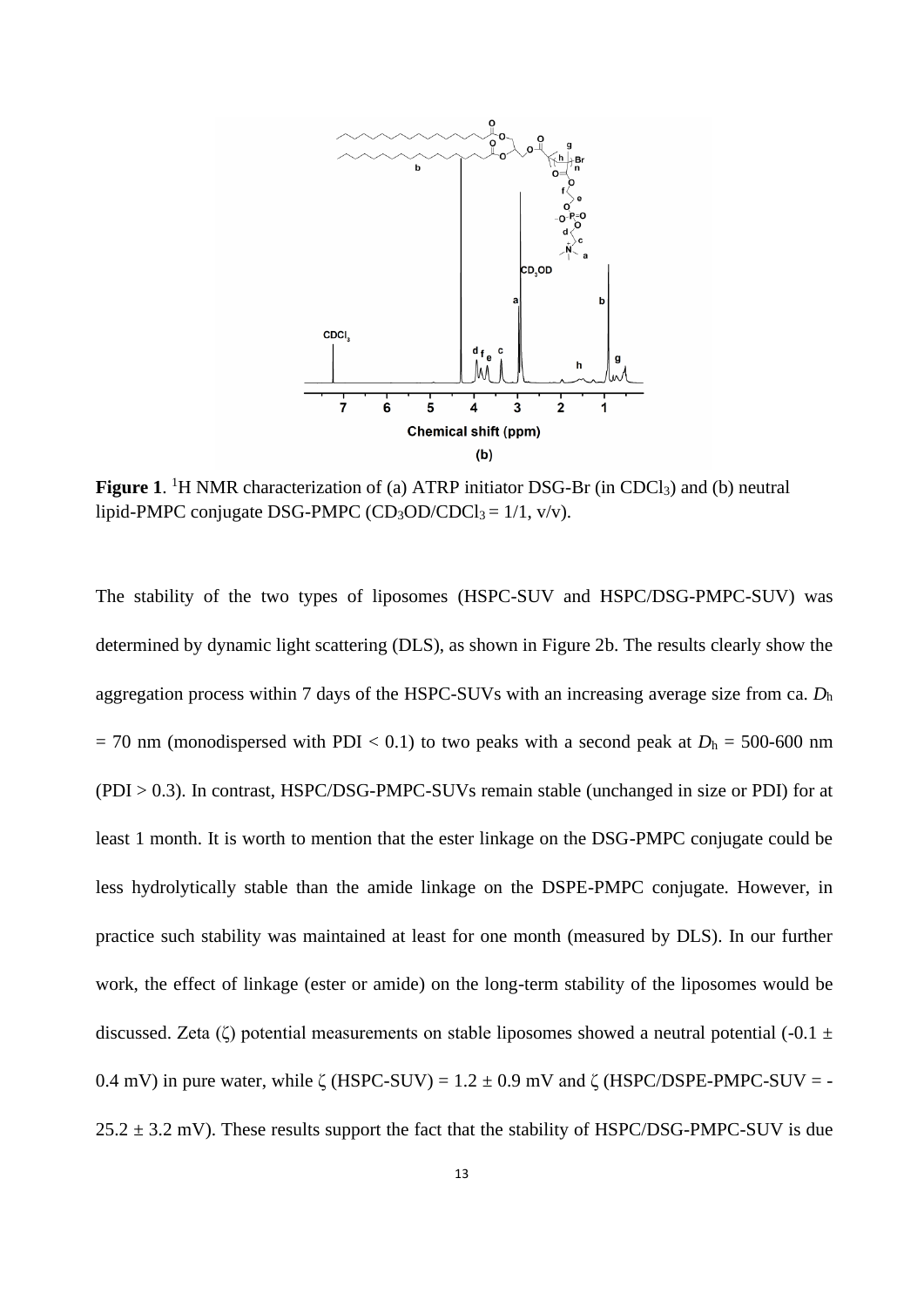to the steric interactions (including steric hydration forces) of the polymer chains rather than electrostatic repulsive effects.



**(a)**



**(b)**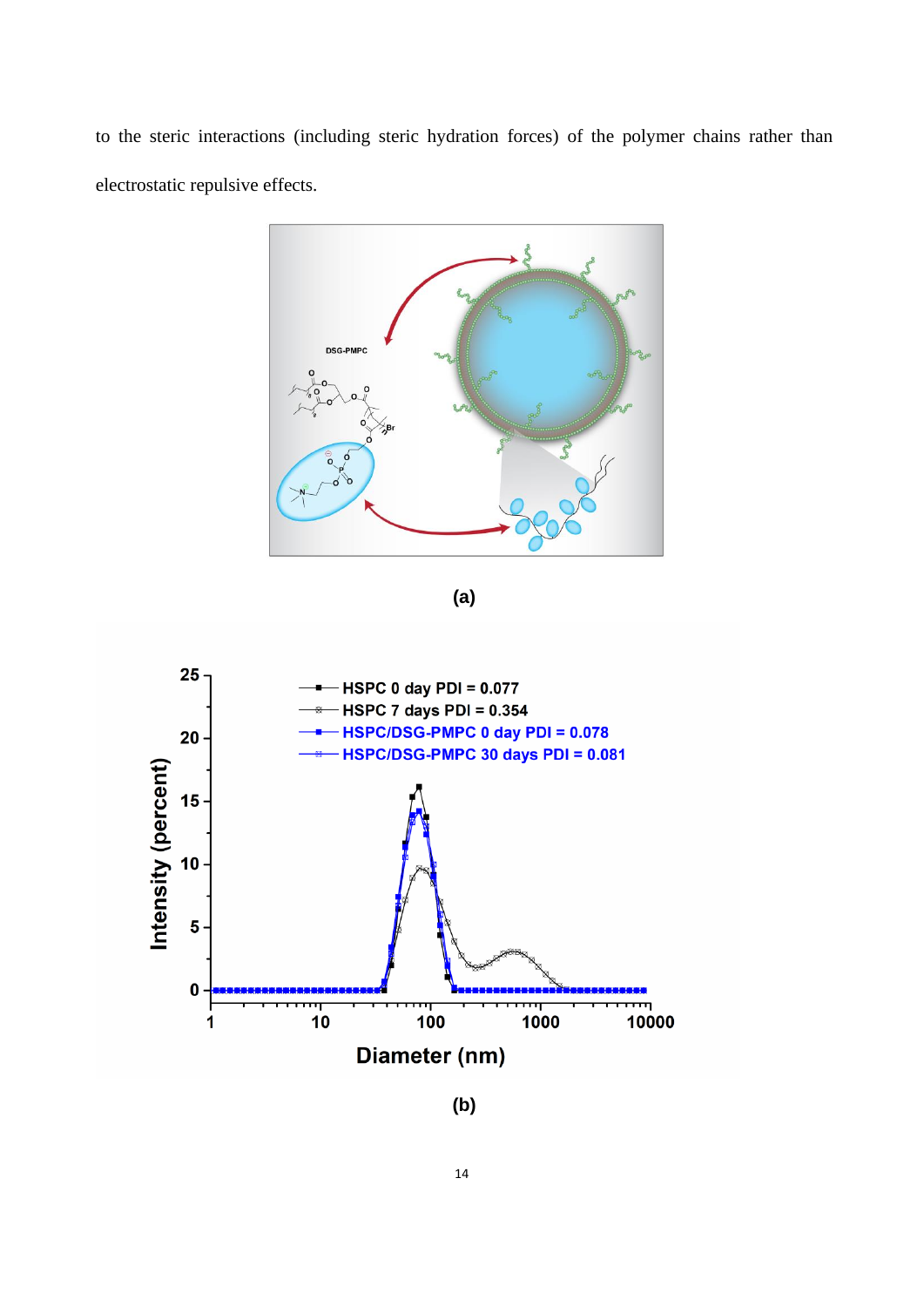**Figure 2**. (a) Schematic of the neutral lipid-PMPC conjugate and its incorporation in a PC liposome. (b) Size distribution of HSPC-SUVs (polydispersity, PDI), either unfunctionalized or stabilized by DSG-PMPC, in pure water at different times following preparation. Measurements were performed at 1 mM lipid concentration.

The mica substrates were incubated overnight in the respective liposomal dispersions, which then were infinitely diluted with purified water to remove excess liposomes. Tapping-mode AFM was used to characterize lipid surface morphology after such incubations and infinite dilutions as shown in Figure 3. AFM micrographs demonstrate an adsorbed, closely packed, DSG-PMPCmodified vesicles on the mica surface with some extra vesicles in an overlayer (Figure 3b). In contrast, no DSPE-PMPC-modified vesicles were observed on the mica surface after incubation and dilution to pure water (Figure 3a; similar micrographs indicating no liposome adsorption were obtained when the AFM imaging was carried out following incubation under dispersion with no further dilution).



**Figure 3.** Non-contact mode AFM images and cross section of mica after overnight incubation in (a) HSPC/DSPE-PMPC-SUV or (b) HSPC/DSG-PMPC-SUV, followed by infinite dilution with pure water. Similar images were obtained at least in three different points on the substrates.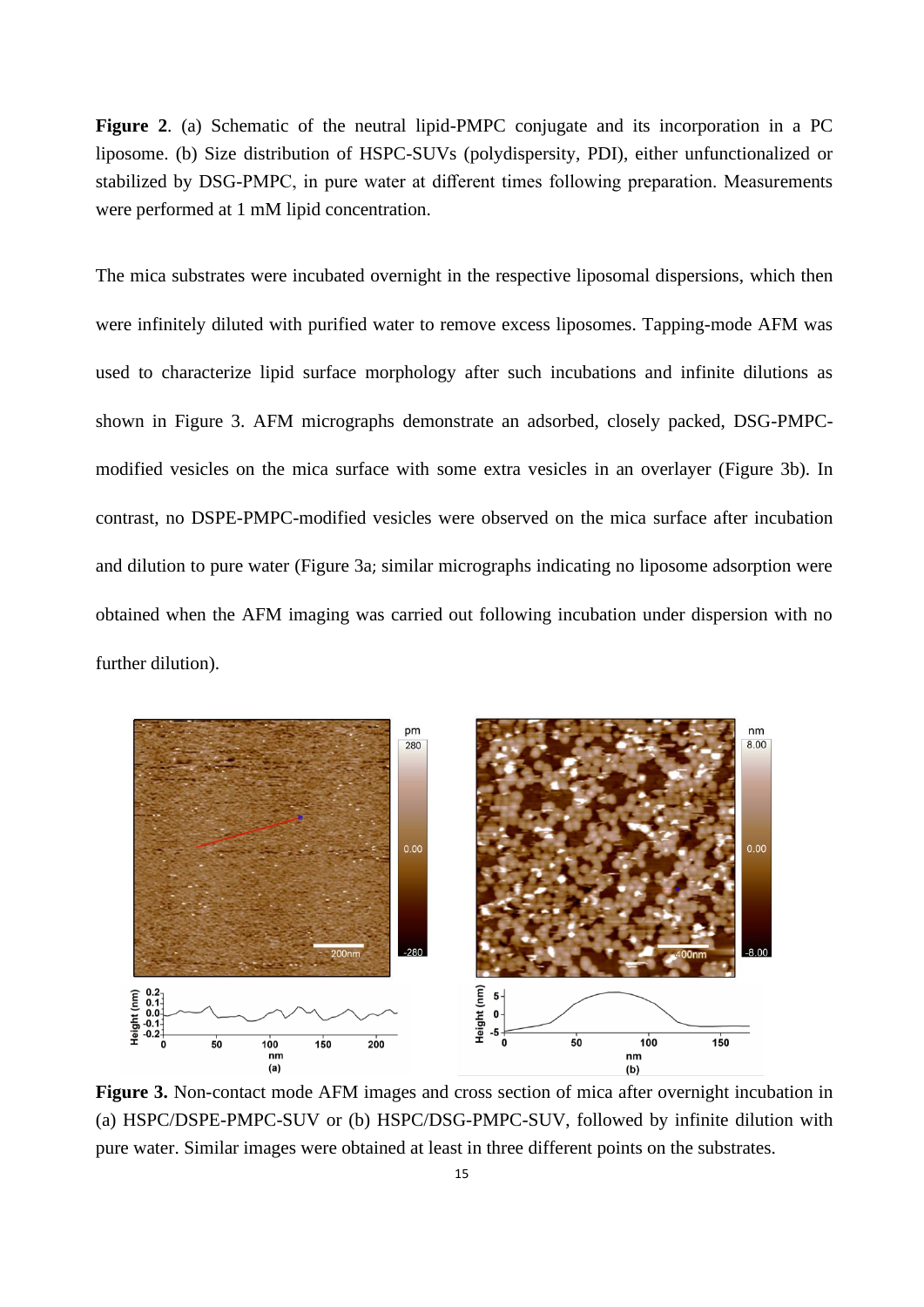16 Normal force  $F_n(D)$  versus surface-separation *D* profiles and friction force  $F_s$  versus  $F_n$  profiles between mica surfaces coated with DSG-PMPC-modified liposomes are shown in Figure 4. As the two liposome-coated surfaces came closer from ca. 500 nm, interaction was undetected above the scatter at surface separations *D* around ca. 200 nm (Figure 4a). The range, exponential increase of the forces with decreasing *D*, and decay length of the interaction suggests that initially  $(50 - 100)$  $nm < D <$  ca. 200 nm) it is likely to be a double-layer electrostatic (DLVO) repulsion, since the underlying mica substrates remain charged even after the adsorption of the neutral DSG-PMPC liposomes. At the same time, there may also be a steric component at longer range due to looselyattached liposomes (overlaying the surface-adsorbed vesicles, as suggested by Figure 3b, and seen also in earlier studies,[10] though these are likely removed on closer approach. As *D* decreases, the steric repulsion due to the adsorbed liposomes begins to dominate (compare DLVO predicted orange curve with the force data), until for  $D <$  ca. 50 nm the interactions, both normal and eventually frictional forces, are completely dominated by the steric forces at high compressions. At higher compressions, at say  $D <$  ca. 70 nm, where normal forces increase more rapidly than exponentially with decreasing *D*, the steric repulsion due to the distortion of one layer of absorbed liposome becomes dominant. Dimensions of the PMPC coils could be estimated from the study by Kobayashi et al. [54], where the measured hydrodynamic radius  $R_H$  for a free PMPC chain of  $M_n =$ 234 K was 11.5 nm. Taking  $R_H$  as close to the coil size R in good solvent and  $R \approx M^{3/5}$  yields the estimate  $R_{\text{PMPC}} \approx 1.0 \text{ nm}$  ( $M \approx 4200 \text{ in this case}$ , while the value of *R* might well be underestimated due to the shortness of the PMPC moieties). The interanchor spacing of PMPC chains *s* is given by  $s \approx (A_{\text{HSPC}}/X_{\text{DSG-PMPC}})^{1/2} = 6.5$  nm, where  $A_{\text{HSPC}}$  is the area per HSPC molecule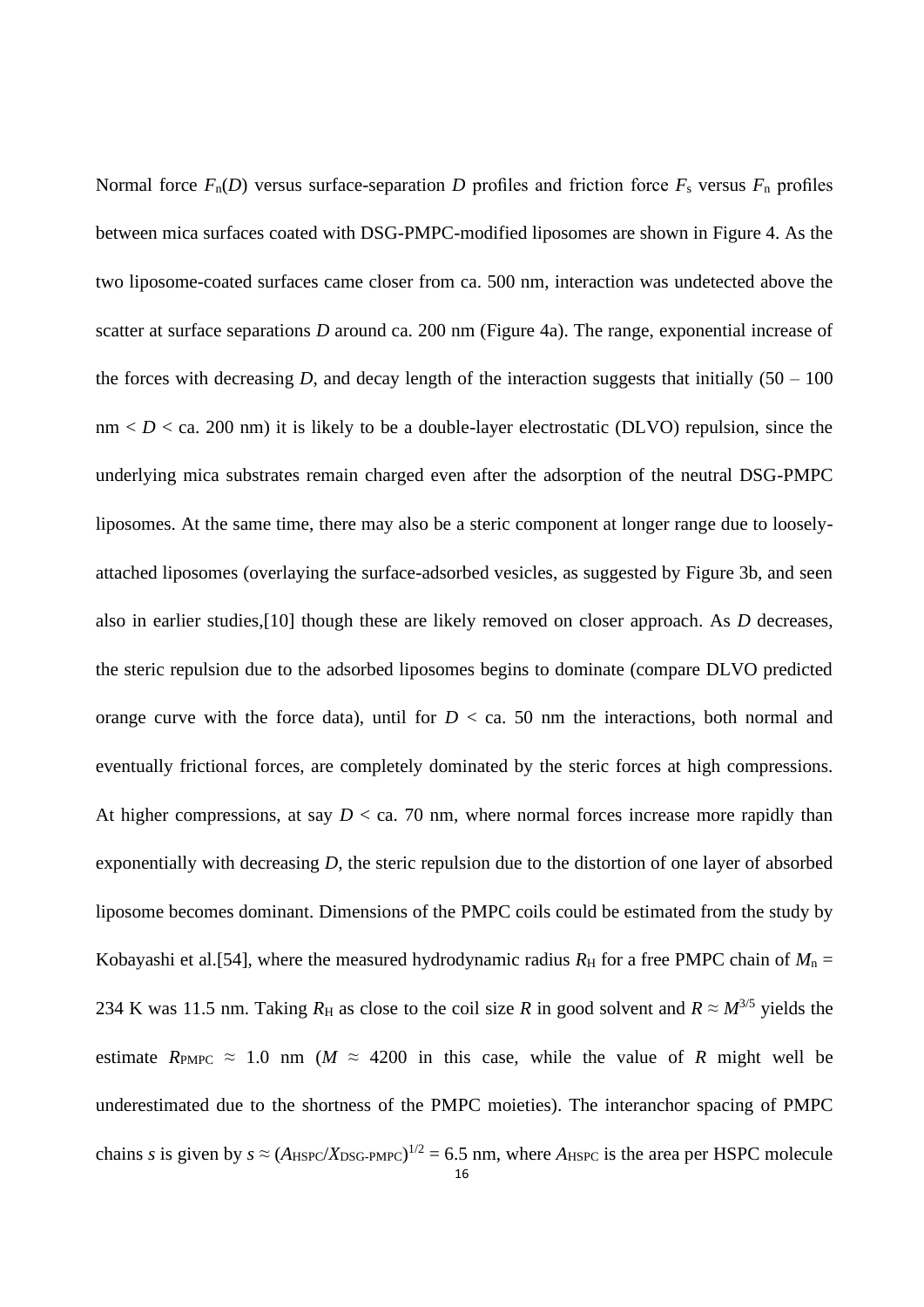$(0.64 \text{ nm}^2)$  and  $X_{\text{DSG-PMPC}}$  is mole fraction of DSG-PMPC (1.5 mol%), which is considerably larger than the coil size 2*R* (non-interacting polymer coils) and is considered as in the mushroom region. Upon strong compression, 'hard wall' separations of  $21 \pm 2$  nm were obtained, corresponding respectively to 2 compressed liposomes layers plus the thickness of PMPC moieties (the thickness of one bilayer and one flattened SUV layer is ca. 5 nm and ca. 10 nm). The hard wall repulsion at  $D \approx 20$  nm is characteristic of two strongly-compressed liposomes, indicating that each liposome layer is attached directly to the mica surface with no underlying bilayer.

The frictional forces *F*<sup>s</sup> transmitted between the interacting surfaces are measured from the corresponding shear traces. The associated friction coefficients are in line with values that have been previously observed between mica sheets bearing case of HSPC-SUVs.[10]  $\mu = 0.0008 - 0.002$ (Figure 4b) was found for the two mica surfaces aliasing past each other across the DSG-PMPCmodified liposomes layers (up to mean contact pressures ca. 92 atm). In both cases, these low friction coefficients are within the superlubrication regime and are attributed to the hydration lubrication mechanism of the exposed, highly hydrated phosphocholine headgroups of the PMPC moieties and PC lipids.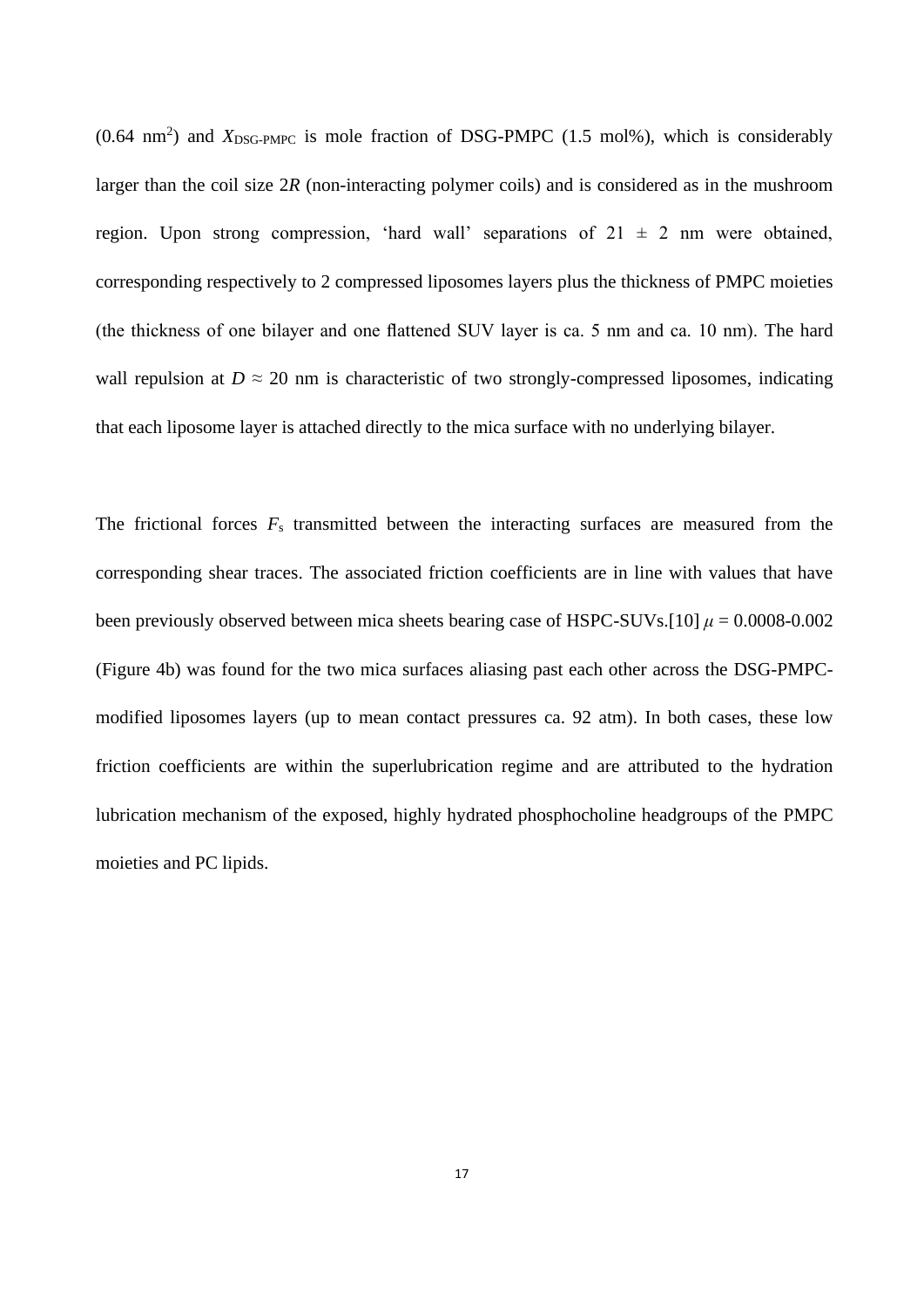

**Figure 4.** (a) Normalized force profiles  $F_n(D)/R$  between DSG-PMPC-modified liposomes layers in pure water.  $R$  is the mean radius of curvature of the mica sheets. Different shaped symbols (except for the star symbols corresponding to the data of two bare mica surfaces across pure water) correspond to different contact positions with first approaches (filled symbols) and second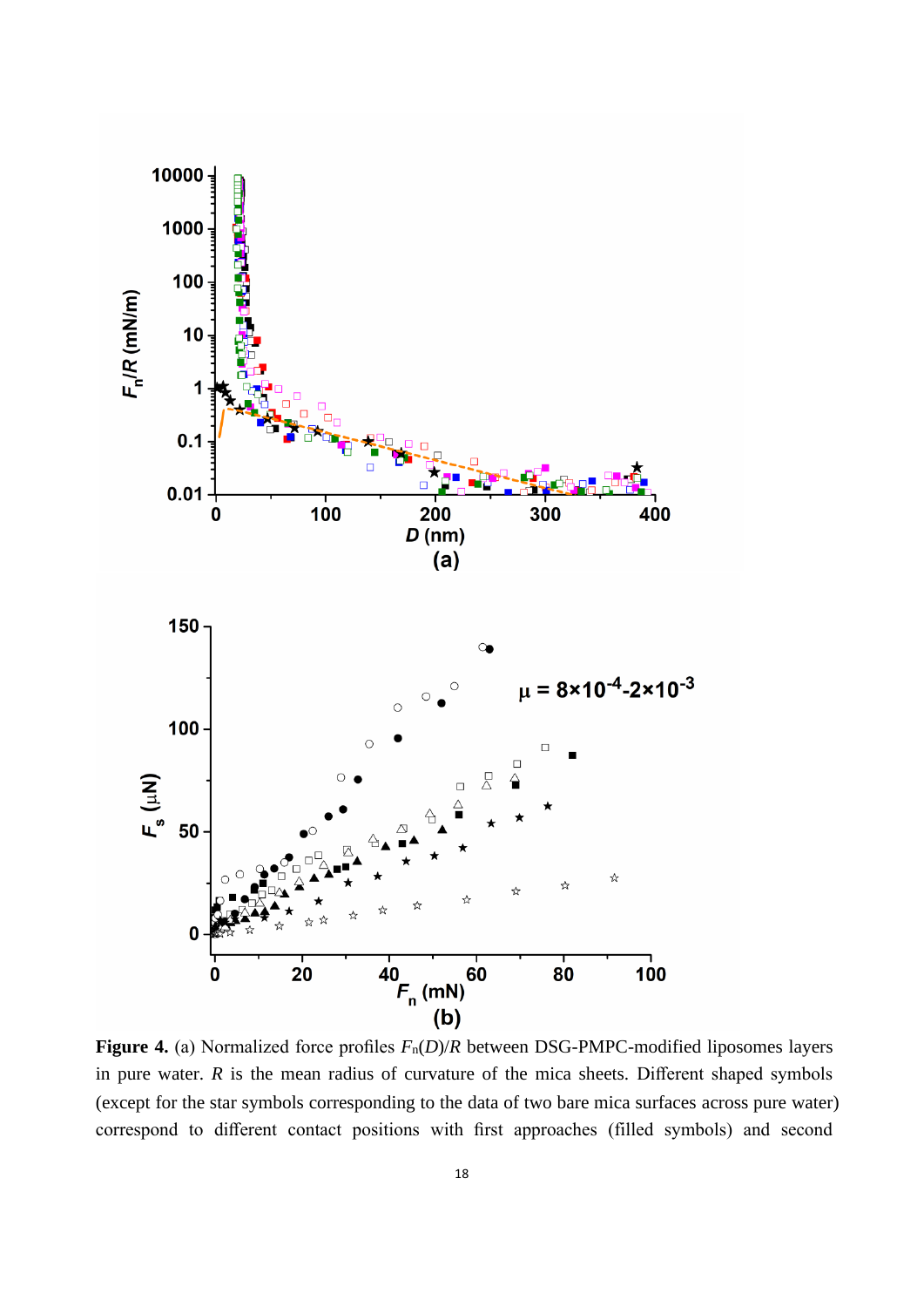approaches (empty symbols) with DSG-PMPC-modified liposomes layers. The orange dashed line is the theoretical Derjaguin–Landau–Verwey–Overbeek DLVO fitting of the  $F_n(D)/R$  vs *D* results, corresponding to Debye lengths  $(\kappa^{-1})$  of 83 nm. (b) Frictional forces  $F_s$  versus  $F_n$  between DSG-PMPC-modified liposomes layers, where the *μ* range given for each system is based on the extremal data points.

#### **4. Conclusions**

PMPCylated PC liposomes represent a class of liposomes that form a boundary layer that lubricates much more efficiently than PEGylated liposomes (where PEGylation is most commonly used for liposomic drug delivery), while providing excellent anti-aggregation stability.[43] However, DSPE-PMPC-modified liposomes as previously studied are negatively charged and do not adsorb on negatively charged surfaces from water with no added salt. In contrast, such DSG-PMPC-modified liposomes are almost neutral and can adsorb on mica surfaces in pure water through dipole-charge interactions. Such DSG-PMPC-modified liposomes adsorb on negatively charged surfaces with providing superlubricating properties. It is appropriate to recall that while this study uses a negatively-charged mica surface as a model substrate, articular cartilage in synovial joints is also net-negatively charged,[55, 56]. We also note that, while we did not measure adsorption or lubrication by our novel, neutral DSG-PMPC modified HSPC liposomes in physiological-level salt solutions but only in pure water, we believe they would perform comparably well also at high salt. This is because, as shown earlier HSPC liposomes provide ultralow friction under physiologically high salt concentrations on mica surfaces.[57] At the same time, as demonstrated previously,[43] negatively-charged DSPE-PMPC stabilized HSPC liposomes are also very efficient lubricants when suitably screened at high salt, so that our neutral polyphosphocholinated vesicles would be expected to perform at least as well. Finally, we note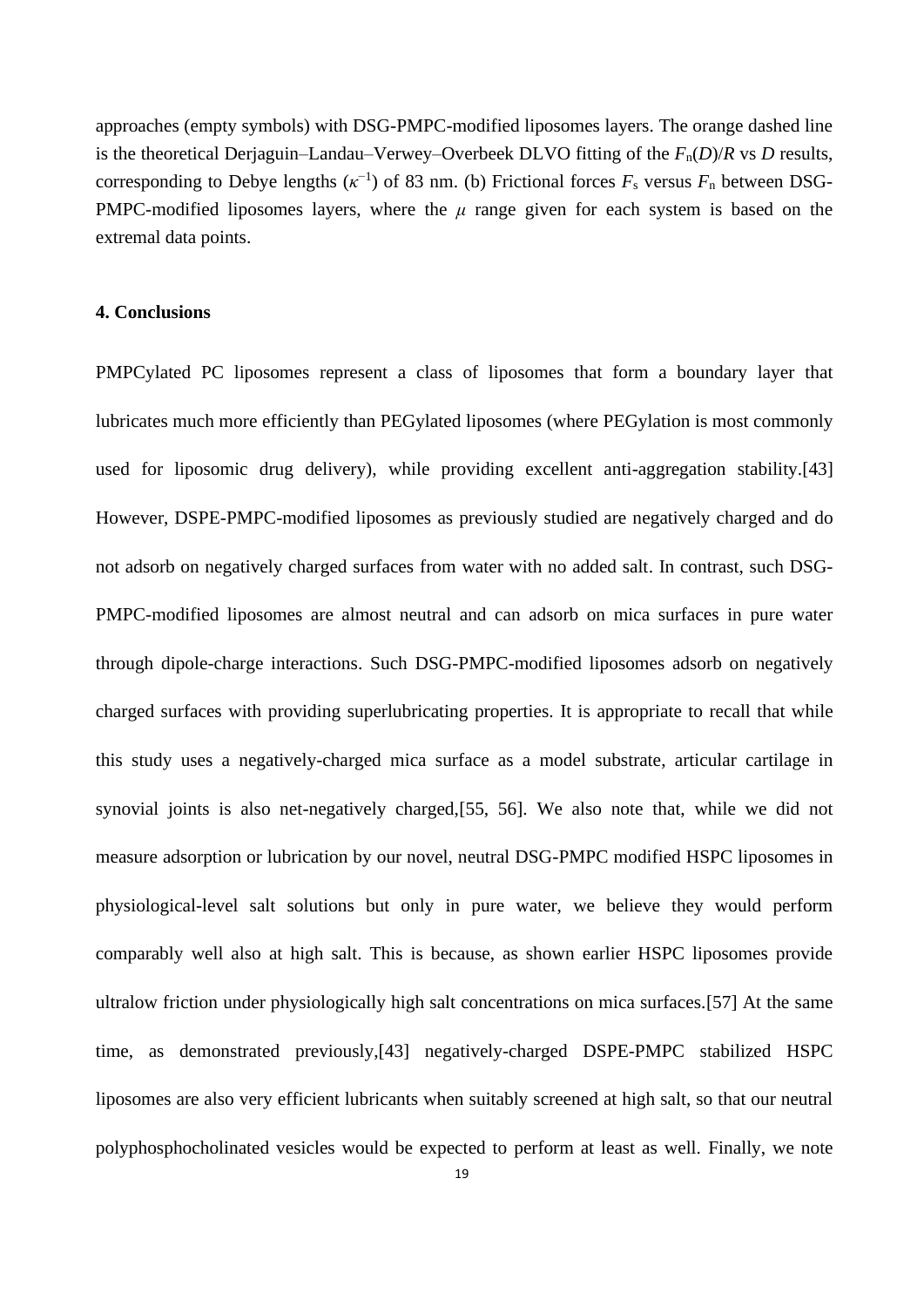that, quite apart from their boundary lubricating properties, the charge on functionalized liposomes may have a crucial effect on their use as drug delivery vehicles,[58] and here too our novel, neutral lipid-PMPC conjugates may play an important role.

#### **CRediT authorship contribution statement**

Weifeng Lin: Conceptualization, Methodology, Investigation, Writing – review & editing. Nir Kampf: Methodology, Investigation, Writing – review & editing. Jacob Klein: Conceptualization, Methodology, Writing – review  $\&$  editing, Supervision, Funding acquisition.

## **Declaration of Competing Interest**

Jacob Klein and Weifeng Lin have a patent on polyphosphocholinated-lipid conjugates and liposomes stabilized by such conjugates (US10730976B2).

#### **Acknowledgements**

We would like to thank the McCutchen Foundation and the Israel Science Foundation-National Natural Science Foundation of China Joint Program (Grants 2577/17 and 3618/21) for support of this work. This project has received funding from the European Research Council (ERC) under the European Union's Horizon 2020 research and innovation programme (Grant 743016). This work was made possible in part through the historic generosity of the Harold Perlman family.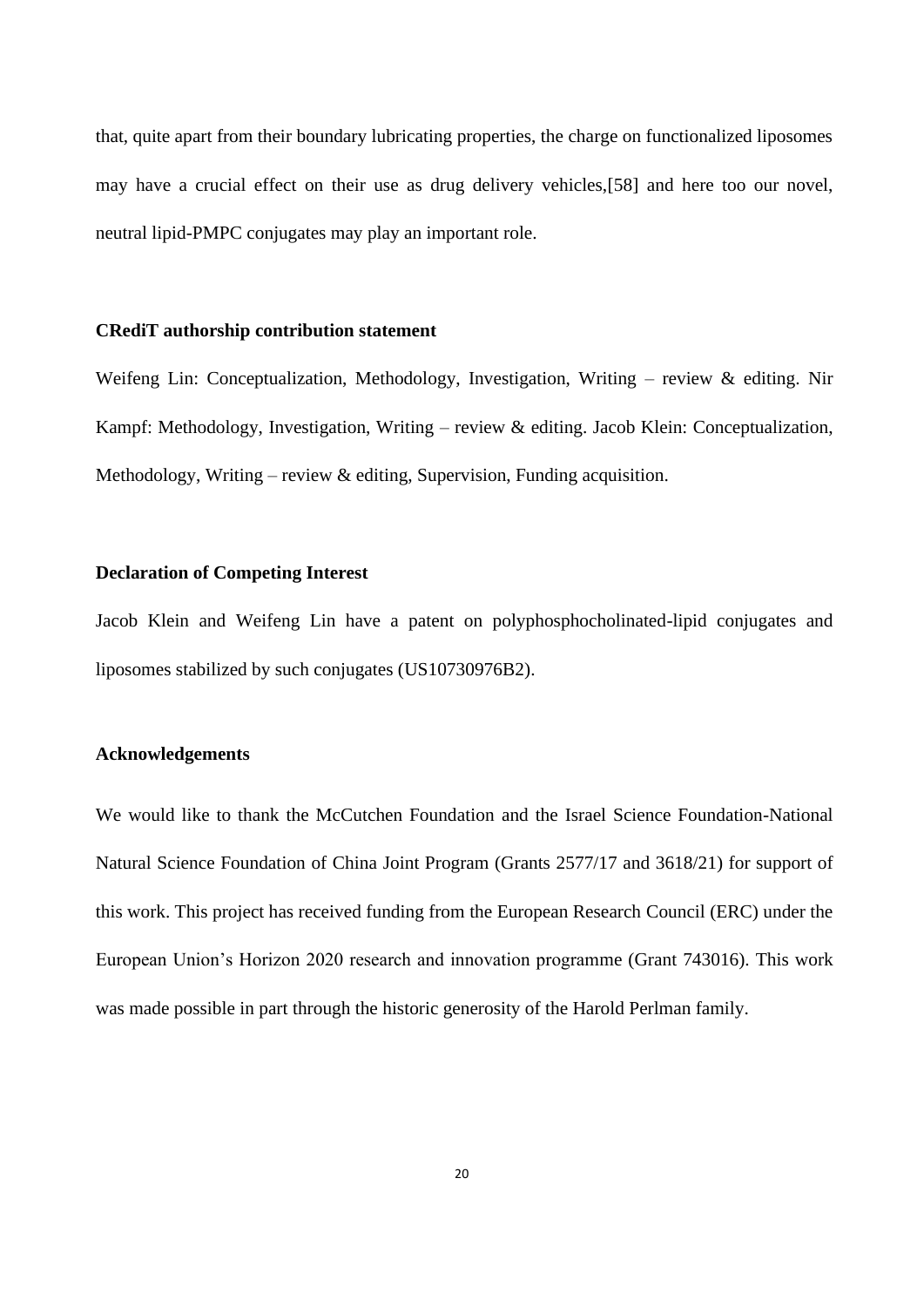#### **References**

[1] C.-h. Huang, Phosphatidylcholine vesicles. Formation and physical characteristics, Biochemistry, 8 (1969) 344-352.

[2] L. Van Golde, J.J. Batenburg, B. Robertson, The pulmonary surfactant system: biochemical aspects and functional significance, Physiol. Rev., 68 (1988) 374-455.

[3] B. Hills, Remarkable anti-wear properties of joint surfactant, Ann. Biomed. Eng., 23 (1995) 112-115.

[4] L. Cwiklik, Tear film lipid layer: A molecular level view, Biochimica Et Biophysica Acta (BBA)-Biomembranes, 1858 (2016) 2421-2430.

[5] A. Sarma, G. Powell, M. LaBerge, Phospholipid composition of articular cartilage boundary lubricant, J. Orthop. Res., 19 (2001) 671-676.

[6] M.K. Kosinska, G. Liebisch, G. Lochnit, J. Wilhelm, H. Klein, U. Kaesser, G. Lasczkowski, M. Rickert, G. Schmitz, J. Steinmeyer, A lipidomic study of phospholipid classes and species in human synovial fluid, Arthritis. Rheum., 65 (2013) 2323-2333.

[7] W. Hodge, R. Fijan, K. Carlson, R. Burgess, W. Harris, R. Mann, Contact pressures in the human hip joint measured in vivo, Proc. Natl. Acad. Sci., 83 (1986) 2879-2883.

[8] W. Lin, J. Klein, Recent progress in cartilage lubrication, Adv. Mater., 33 (2021) 2005513.

[9] L. Grant, F. Tiberg, Normal and lateral forces between lipid covered solids in solution: correlation with layer packing and structure, Biophys. J., 82 (2002) 1373-1385.

[10] R. Goldberg, A. Schroeder, G. Silbert, K. Turjeman, Y. Barenholz, J. Klein, Boundary lubricants with exceptionally low friction coefficients based on 2D close - packed phosphatidylcholine liposomes, Adv. Mater., 23 (2011) 3517-3521.

[11] M. Wang, C. Liu, E. Thormann, A. Dedinaite, Hyaluronan and phospholipid association in biolubrication, Biomacromolecules, 14 (2013) 4198-4206.

[12] Y. Duan, Y. Liu, J. Li, S. Feng, S. Wen, AFM study on superlubricity between Ti6Al4V/polymer surfaces achieved with liposomes, Biomacromolecules, 20 (2019) 1522- 1529.

[13] A.-M. Trunfio-Sfarghiu, Y. Berthier, M.-H. Meurisse, J.-P. Rieu, Role of nanomechanical properties in the tribological performance of phospholipid biomimetic surfaces, Langmuir, 24 (2008) 8765-8771.

[14] T. Murakami, S. Yarimitsu, K. Nakashima, Y. Sawae, N. Sakai, Influence of synovia constituents on tribological behaviors of articular cartilage, Friction, 1 (2013) 150-162. [15] W. Lin, M. Kluzek, N. Iuster, E. Shimoni, N. Kampf, R. Goldberg, J. Klein, Cartilage-

inspired, lipid-based boundary-lubricated hydrogels, Science, 370 (2020) 335-338.

[16] P. Hilšer, A. Suchánková, K. Mendová, K.E. Filipič, M. Daniel, M. Vrbka, A new insight into more effective viscosupplementation based on the synergy of hyaluronic acid and phospholipids for cartilage friction reduction, Biotribology, 25 (2021) 100166.

[17] Y. Lei, Y. Wang, J. Shen, Z. Cai, C. Zhao, H. Chen, X. Luo, N. Hu, W. Cui, W. Huang, Injectable hydrogel microspheres with self-renewable hydration layers alleviate osteoarthritis, Sci. Adv., 8 (2022) eabl6449.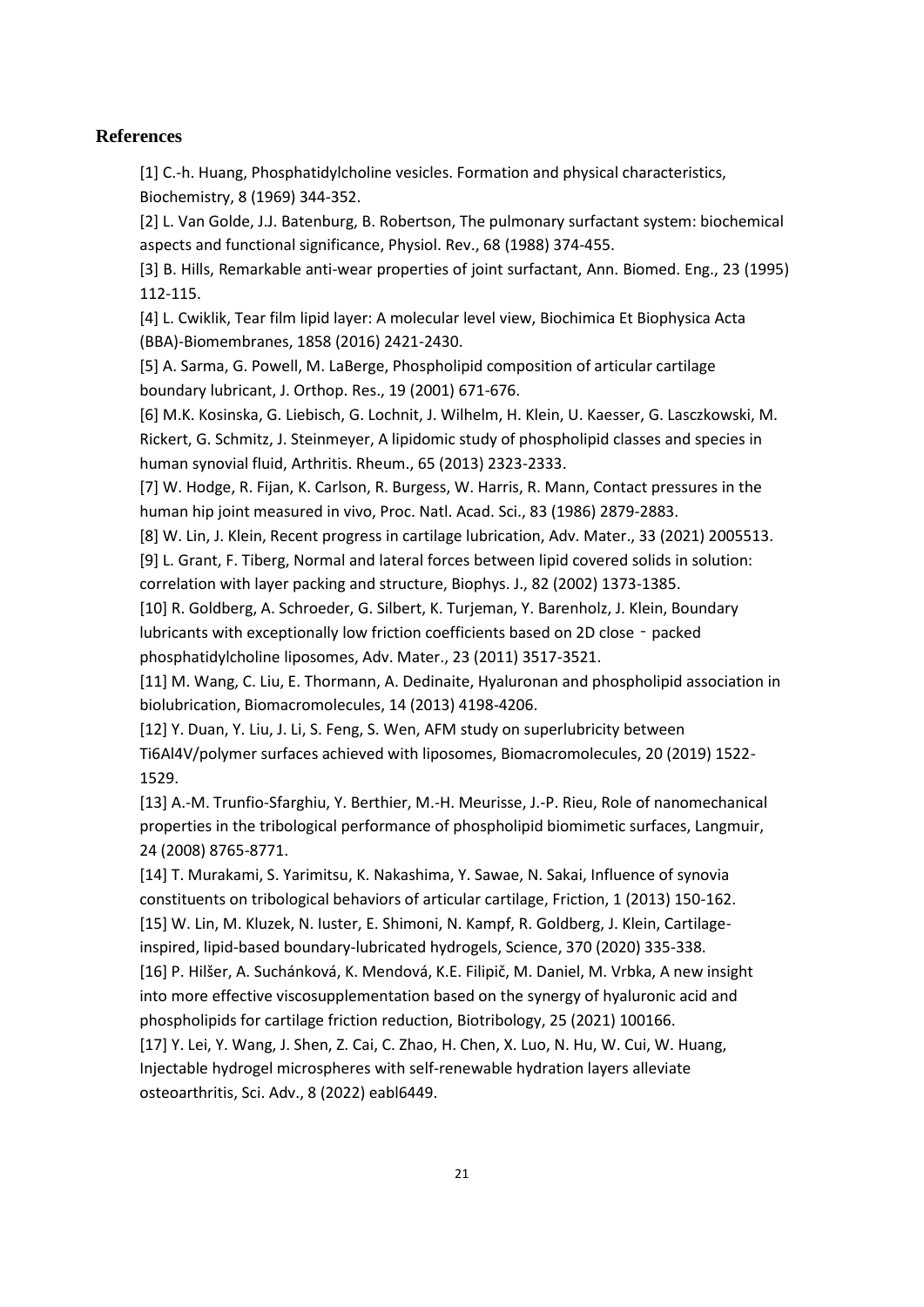[18] S. Huang, B. Wang, X. Zhao, S. Li, X. Liang, R. Zeng, W. Li, X. Wang, Phospholipid reinforced P (AAm-co-AAc)/Fe3+ hydrogel with ultrahigh strength and superior tribological performance, Tribol. Int., (2022) 107436.

[19] J. Klein, Hydration lubrication, Friction, 1 (2013) 1-23.

[20] W.H. Briscoe, Aqueous boundary lubrication: Molecular mechanisms, design strategy, and terra incognita, Curr. Opin. Colloid Interface Sci., 27 (2017) 1-8.

[21] U. Raviv, J. Klein, Fluidity of bound hydration layers, Science, 297 (2002) 1540-1543.

[22] A. Adler, Y. Inoue, K.N. Ekdahl, T. Baba, K. Ishihara, B. Nilsson, Y. Teramura, Effect of liposome surface modification with water-soluble phospholipid polymer chain-conjugated lipids on interaction with human plasma proteins, J. Mater. Chem. B, 10 (2022) 2512-2522.

[23] D.D. Lasic, Sterically stabilized vesicles, Angew. Chem. Int. Ed., 33 (1994) 1685-1698.

[24] R. Tenchov, R. Bird, A.E. Curtze, Q. Zhou, Lipid Nanoparticles— From Liposomes to mRNA Vaccine Delivery, a Landscape of Research Diversity and Advancement, ACS Nano, 15 (2021) 16982-17015.

[25] L.K. Müller, K. Landfester, Natural liposomes and synthetic polymeric structures for biomedical applications, Biochem. Biophys. Res. Commun., 468 (2015) 411-418.

[26] V. De Leo, F. Milano, A. Agostiano, L. Catucci, Recent advancements in

polymer/liposome assembly for drug delivery: from surface modifications to hybrid vesicles, Polymers, 13 (2021) 1027.

[27] J.M. Harris, R.B. Chess, Effect of pegylation on pharmaceuticals, Nat. Rev. Drug Discovery, 2 (2003) 214-221.

[28] Z. Cao, L. Zhang, S. Jiang, Superhydrophilic zwitterionic polymers stabilize liposomes, Langmuir, 28 (2012) 11625-11632.

[29] Y. Li, Q. Cheng, Q. Jiang, Y. Huang, H. Liu, Y. Zhao, W. Cao, G. Ma, F. Dai, X. Liang, Enhanced endosomal/lysosomal escape by distearoyl phosphoethanolaminepolycarboxybetaine lipid for systemic delivery of siRNA, J. Control. Release, 176 (2014) 104- 114.

[30] O.V. Zaborova, S.K. Filippov, P. Chytil, L. Kováčik, K. Ulbrich, A.A. Yaroslavov, T. Etrych, A novel approach to increase the stability of liposomal containers via in prep coating by poly [N‐(2‐hydroxypropyl) methacrylamide] with covalently attached cholesterol groups, Macromol. Chem. Phys., 219 (2018) 1700508.

[31] R. Hoogenboom, Poly (2 - oxazoline) s: a polymer class with numerous potential applications, Angew. Chem. Int. Ed., 48 (2009) 7978-7994.

[32] T. Ishihara, T. Maeda, H. Sakamoto, N. Takasaki, M. Shigyo, T. Ishida, H. Kiwada, Y. Mizushima, T. Mizushima, Evasion of the accelerated blood clearance phenomenon by coating of nanoparticles with various hydrophilic polymers, Biomacromolecules, 11 (2010) 2700-2706.

[33] M. Miyazaki, E. Yuba, H. Hayashi, A. Harada, K. Kono, Hyaluronic acid-based pH-sensitive polymer-modified liposomes for cell-specific intracellular drug delivery systems, Bioconjug. Chem., 29 (2018) 44-55.

[34] V.V. Khutoryanskiy, Beyond PEGylation: alternative surface-modification of nanoparticles with mucus-inert biomaterials, Adv. Drug Delivery Rev., 124 (2018) 140-149.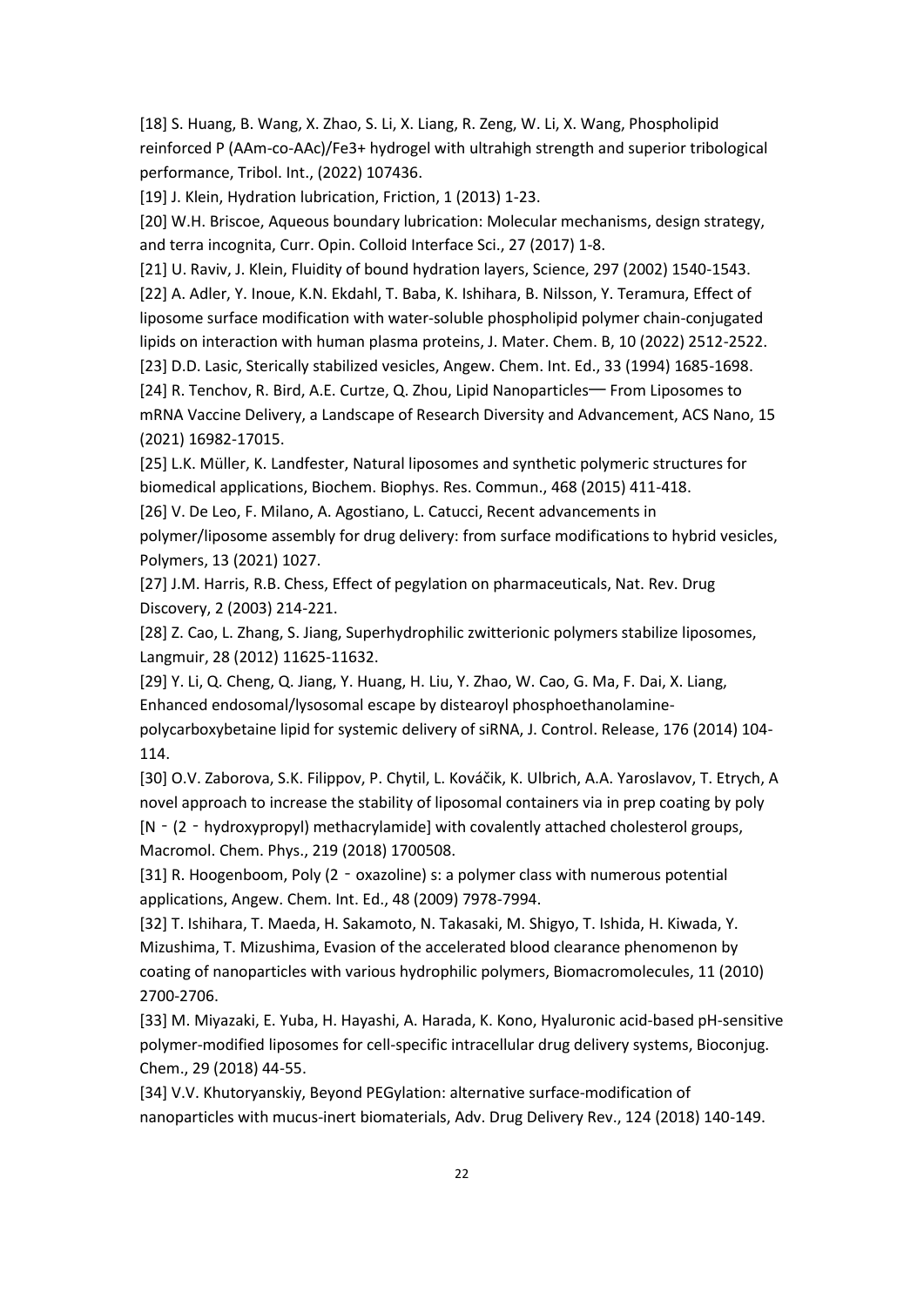[35] M. Tully, M. Dimde, C. Weise, P. Pouyan, K. Licha, M. Schirner, R. Haag, Polyglycerol for half-life extension of proteins—alternative to PEGylation?, Biomacromolecules, 22 (2021) 1406-1416.

[36] C. Leng, H.-C. Hung, O.A. Sieggreen, Y. Li, S. Jiang, Z. Chen, Probing the surface hydration of nonfouling zwitterionic and poly (ethylene glycol) materials with isotopic dilution spectroscopy, J. Phys. Chem. C., 119 (2015) 8775-8780.

[37] S. Chen, L. Li, C. Zhao, J. Zheng, Surface hydration: Principles and applications toward low-fouling/nonfouling biomaterials, Polymer, 51 (2010) 5283-5293.

[38] Z. Cao, S. Jiang, Super-hydrophilic zwitterionic poly (carboxybetaine) and amphiphilic non-ionic poly (ethylene glycol) for stealth nanoparticles, Nano Today, 7 (2012) 404-413.

[39] J. Liu, J. Wang, Y.-f. Xue, T.-t. Chen, D.-n. Huang, Y.-x. Wang, K.-f. Ren, Y.-b. Wang, G.-s. Fu, J. Ji, Biodegradable phosphorylcholine copolymer for cardiovascular stent coating, J. Mater. Chem. B, 8 (2020) 5361-5368.

[40] Z. Wu, S. Li, Y. Cai, Y. Chen, X. Luo, Synergistic action of doxorubicin and 7-Ethyl-10 hydroxycamptothecin polyphosphorylcholine polymer prodrug, Colloids Surf. B, 189 (2020) 110741.

[41] X. Shi, D. Cantu-Crouch, V. Sharma, J. Pruitt, G. Yao, K. Fukazawa, J.Y. Wu, K. Ishihara, Surface characterization of a silicone hydrogel contact lens having bioinspired 2 methacryloyloxyethyl phosphorylcholine polymer layer in hydrated state, Colloids Surf. B, 199 (2021) 111539.

[42] J. Niu, H. Wang, J. Chen, X. Chen, X. Han, H. Liu, Bio-inspired zwitterionic copolymers for antifouling surface and oil-water separation, Colloids Surf. A, 626 (2021) 127016.

[43] W. Lin, N. Kampf, R. Goldberg, M.J. Driver, J. Klein, Poly-phosphocholinated liposomes form stable superlubrication vectors, Langmuir, 35 (2019) 6048-6054.

[44] W. Lin, R. Goldberg, J. Klein, Poly-phosphocholination of liposomes leads to highlyextended retention time in mice joints, J. Mater. Chem. B, 2022 (2022) 2820-2827.

[45] J. Du, Y. Tang, A.L. Lewis, S.P. Armes, pH-sensitive vesicles based on a biocompatible zwitterionic diblock copolymer, J. Am. Chem. Soc., 127 (2005) 17982-17983.

[46] J. Faivre, B.R. Shrestha, J. Burdynska, G. Xie, F. Moldovan, T. Delair, S. Benayoun, L. David, K. Matyjaszewski, X. Banquy, Wear protection without surface modification using a synergistic mixture of molecular brushes and linear polymers, ACS Nano, 11 (2017) 1762- 1769.

[47] B. Bharatiya, G. Wang, S.E. Rogers, J.S. Pedersen, S. Mann, W.H. Briscoe, Mixed liposomes containing gram-positive bacteria lipids: Lipoteichoic acid (LTA) induced structural changes, Colloids Surf. B, 199 (2021) 111551.

[48] E. Kumacheva, J. Klein, Simple liquids confined to molecularly thin layers. II. Shear and frictional behavior of solidified films, J. Chem. Phys., 108 (1998) 7010-7022.

[49] J.N. Israelachvili, Intermolecular and surface forces, Academic press2011.

[50] K.L. Johnson, K.L. Johnson, Contact mechanics, Cambridge university press1987.

[51] P. Van Hoogevest, A. Wendel, The use of natural and synthetic phospholipids as pharmaceutical excipients, Eur. J. Lipid Sci. Technol., 116 (2014) 1088-1107.